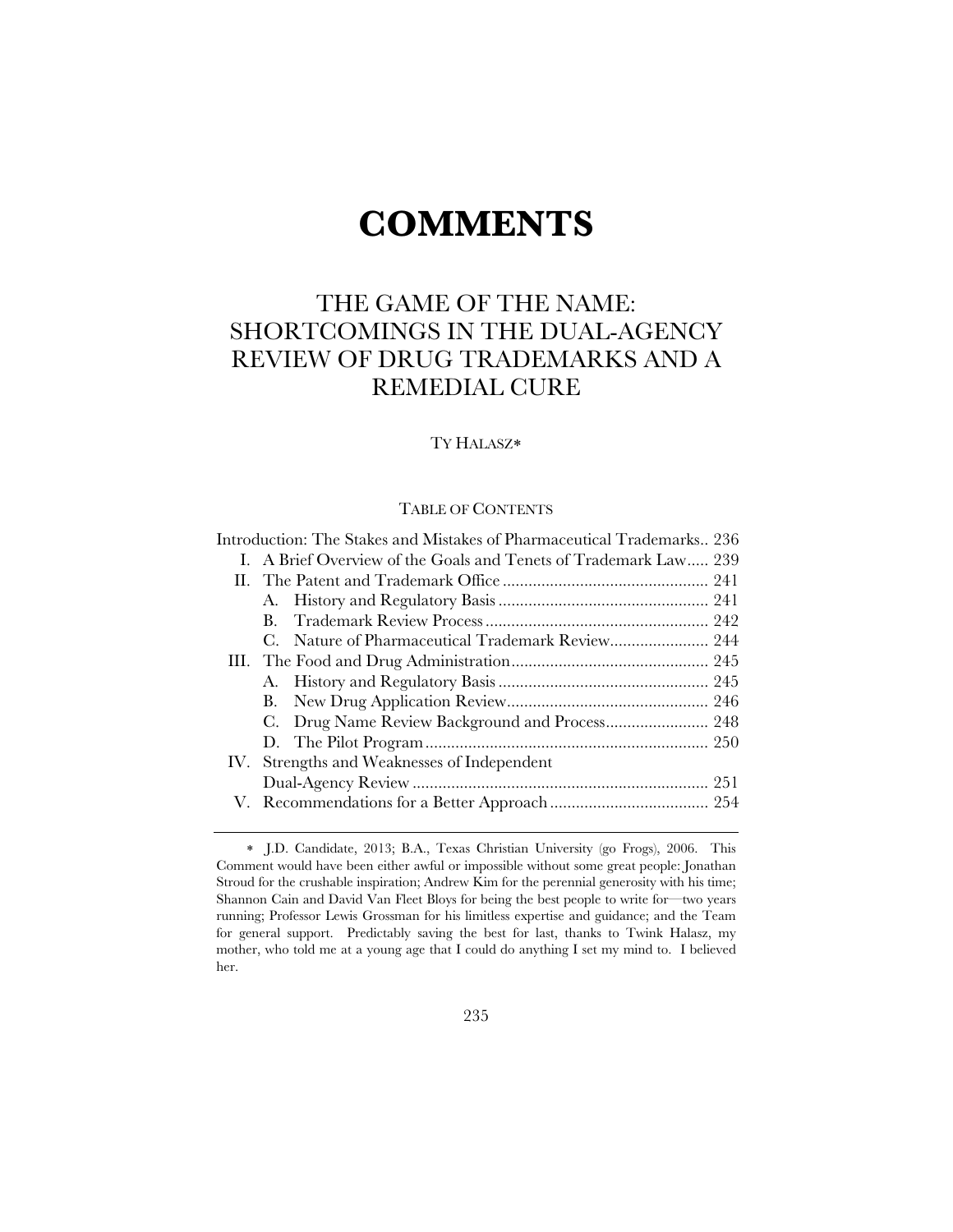# INTRODUCTION: THE STAKES AND MISTAKES OF PHARMACEUTICAL TRADEMARKS

What do *Viagra*, *Silagra*, *Eviva*, and *Erecto* have in common? They are not characters from a far-flung Hollywood fantasy or even a comic book; they are all trade names for the same drug.<sup>1</sup> These names are not merely random—they are sophisticated and expensive identifiers for which the stakes of creation are incredibly high. The pharmaceutical industry as a whole spends \$19 billion each year marketing its portfolio of drugs to the American public,<sup>2</sup> which is almost twice as much as it spends on research and development.3 The industry is estimated to spend anywhere from \$802 million to \$1.7 billion developing each new drug from conception to approval.4 Every year, 1.3 million people suffer injuries from medication

<sup>236</sup> *ADMINISTRATIVE LAW REVIEW* [64:1

<sup>1</sup>*. See* Donald G. McNeil, Jr., *The Science of Naming Drugs (Sorry, 'Z' Is Already Taken)*, N.Y. TIMES, Dec. 27, 2003, http://www.nytimes.com/2003/12/27/business/28mcne.html. What we know as *Viagra* in the United States is called *Silagra* in India (derived from its generic name, sildenafil citrate), *Eviva* in Latin America, and *Erecto* in the Middle East. *Id*.

<sup>2</sup>*. See* Ray Moynihan, *Who Pays for the Pizza? Redefining the Relationships Between Doctors and Drug Companies. 1: Entanglement*, 326 BRIT. MED. J. 1189, 1191 (2003) (explaining that inperson sales representative visits account for a large part of the pharmaceutical industry's \$19 billion annual promotional budget in the United States).

<sup>3.</sup> Marc-André Gagnon & Joel Lexchin, *The Cost of Pushing Pills: A New Estimate of Pharmaceutical Promotion Expenditures in the United States*, 5 PLOS MED. 29, 32 (2008), *available at* http://www.plosmedicine.org/article/info:doi/10.1371/journal.pmed.0050001 (follow the "PDF" hyperlink) (finding that, based on data collected in 2004, the pharmaceutical industry spent 24.4% of sales dollars on promotion as opposed to 13.4% on research and development); *see also Big Pharma Spends More on Advertising Than Research and Development, Study Finds*, SCI. DAILY, Jan. 7, 2008, http://www.sciencedaily.com/releases/2008/01/ 080105140107.htm (distilling the 2004 data into layman's terms).

<sup>4</sup>*. See, e.g.*, Joseph A. DiMasi et al., *The Price of Innovation: New Estimates of Drug Development Costs*, 22 J. HEALTH ECON. 151, 166 (2003) (contending that \$802 million is the magic number); Joseph A. DiMasi & Henry G. Grabowski, *The Cost of Biopharmaceutical R&D: Is Biotech Different?*, 28 MANAGERIAL & DECISION ECON. 469, 476 (2007) (updating a previous estimate to \$1.3 billion); Jim Gilbert et al., *Rebuilding Big Pharma's Business Model*, IN VIVO BUS. & MED. REP., Nov. 2003 (putting the number at \$1.7 billion in a Bain & Co. study). *But see* Donald W. Light & Rebecca Warburton, *Demythologizing the High Costs of Pharmaceutical Research*, 6 BIOSOCIETIES 1, 13 (2011) (taking issue with inflated industry-sponsored estimates and placing the true cost around \$43.4 million). The Bain & Co. study also found that the cost of drug development is rising largely as a result of an increasing failure rate for prospective drugs in clinical trials—the total cost of development increasing 55% from 1998 to 2003. Gilbert et. al., *supra*.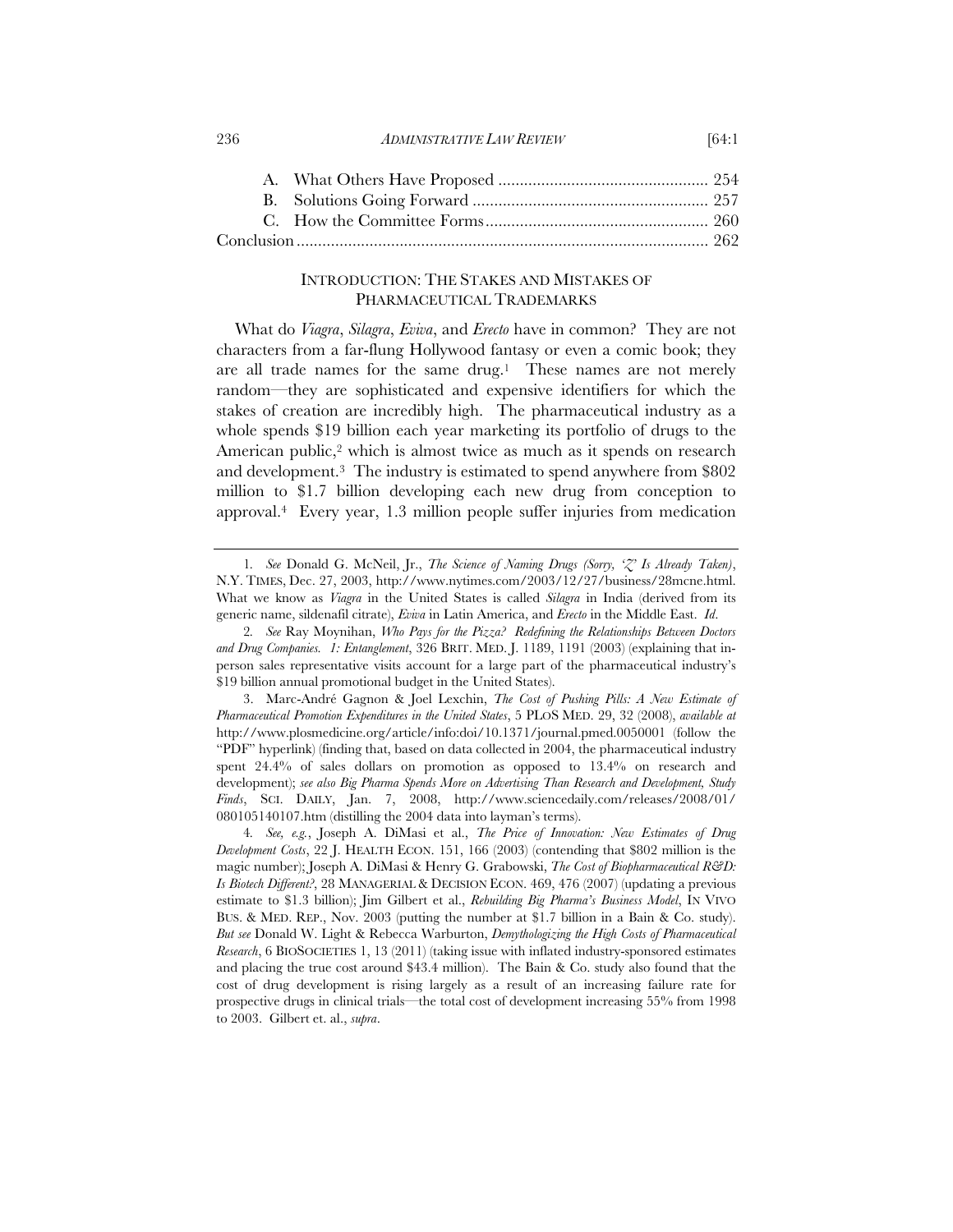errors,<sup>5</sup> ten percent of which are caused by physician, pharmacist, or consumer confusion among drugs.6 Approximately 7,000 of those medication errors result in deaths.7 With so much money and so many lives in the balance, the differentiation between drugs like *Zantac* and *Zyrtec* has seldom been more critical.8

Of the substantial sums expended to move a drug through the approval process, a portion goes to developing a compelling, yet arbitrary, name for the drug, and then to gaining approval for the drug's proprietary name (its trademark).9 Approval for new drugs is governed by the United States Food and Drug Administration (FDA),<sup>10</sup> but approval for their trademarks is governed by two agencies, each independently evaluating different aspects of the mark—yet both with virtually binding authority. The United States Patent and Trademark Office (PTO) fulfills its statutory duty by ensuring that drug trademarks are adequately distinct from existing trademarks and do not cause consumer confusion.11 The FDA also

<sup>5</sup>*. See Medication Error Reports*, U.S. FOOD & DRUG ADMIN., http://www.fda.gov/ Drugs/DrugSafety/MedicationErrors/ucm080629.htm (last updated Apr. 30, 2009). The United States Food and Drug Administration (FDA) has been given reports of medication errors by the U.S. Pharmacopeia since 1992. *Id*.

<sup>6.</sup> Carol Rados, *Drug Name Confusion: Preventing Medication Errors*, FDA CONSUMER, July–Aug. 2005, at 35, 35, *available at* http://permanent.access.gpo.gov/lps1609/ www.fda.gov/fdac/features/2005/405\_confusion.html.

<sup>7.</sup> COMM. ON QUALITY OF HEALTH CARE IN AM., INST. OF MED., TO ERR IS HUMAN: BUILDING A SAFER HEALTH SYSTEM 27 (Linda T. Kohn et al. eds., 2000); *see also* Susan Ipaktchian, *The Name Game: Take Two Whatchamcallits and Call Me in the Morning*, STAN. MED.<br>MAG., Summer 2005, http://stanmed.stanford.edu/2005summer/name-game.html MAG., Summer 2005, http://stanmed.stanford.edu/2005summer/name-game.html (recounting studies that estimate "anywhere from 7,000 to 20,000 people die or are injured each year in the United States because of drug name confusion").

<sup>8</sup>*. See, e.g.*, *Medication Errors Associated with Zantac and Zyrtec*, U.S. FOOD & DRUG ADMIN. (Sept. 20, 2000), http://www.fda.gov/Drugs/DrugSafety/MedicationErrors/ ucm080702.htm (describing a growing problem where *Zyrtec* syrup was dispensed for *Zantac* prescriptions, causing adverse reactions in the pediatric population, such as diarrhea, vomiting, and other illnesses).

<sup>9.</sup> McNeil, *supra* note 1 ("Drug companies . . . spend \$500,000 on a name and packaging. But after clinical trials costing tens or hundreds of millions of dollars, 'even a couple of million dollars spent on a name [is] chump change.'" (quoting Bill Trombetta, professor of pharmaceutical marketing at Saint Joseph's University in Philadelphia)).

<sup>10</sup>*. See generally* Michelle Meadows, *The FDA's Drug Review Process: Ensuring Drugs Are Safe and Effective*, FDA CONSUMER, July–Aug. 2002, at 19, *available at* http://permanent.access. gpo.gov/lps1609/www.fda.gov/fdac/features/2002/402\_drug.html (outlining the steps for the FDA's drug review from formative and investigational stages to formalized clinical testing and approval).

<sup>11</sup>*. See* J. THOMAS MCCARTHY, 1 MCCARTHY ON TRADEMARKS AND UNFAIR COMPETITION § 2:2 (4th ed. 2011); *see also* Stephen C. Clifford, *The Name Game: Creating a Trademark for a New Drug Product*, DRUG DELIVERY TECH., Sept. 2002, *available at*  http://www.drugdeliverytech.com/ME2/Default.asp (noting that the U.S. Patent and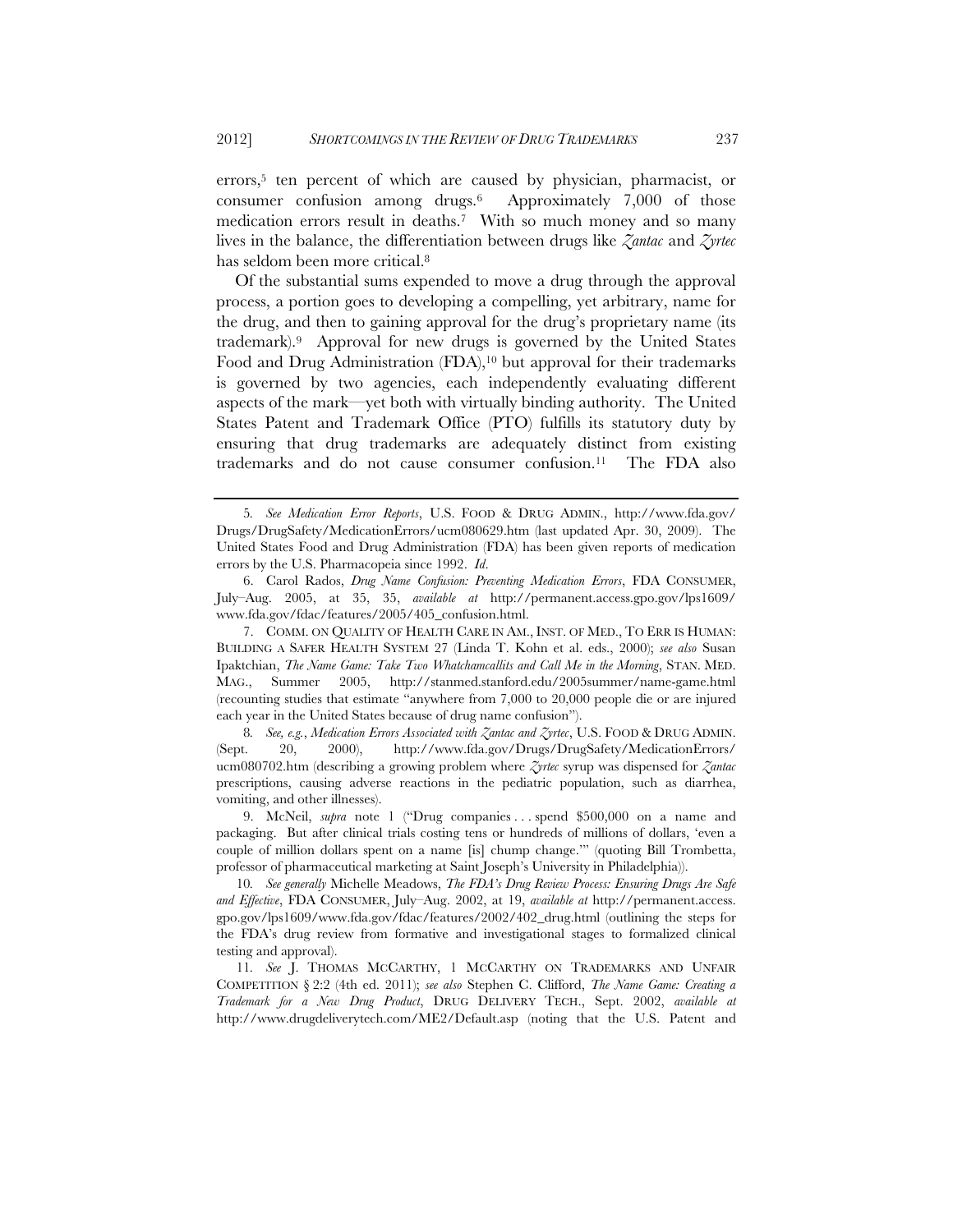evaluates for confusion, but from a safety-oriented perspective; misleading drug names or labels could lead to physician errors in prescribing drugs, pharmacist errors in distributing drugs, or consumer errors in taking drugs.12

While such a redundancy is nothing new in the modern regulatory state, the trouble for drug trademarks arises from the potential for divergent decisions following PTO and FDA reviews.13 It is entirely possible for either agency to approve a trademark only to have the other agency reject that mark, resetting the process. What is perhaps more concerning is the FDA's effective takeover of the PTO's authority over the usage of trademarks; while the PTO remains sovereign over federal registration of marks, the FDA, in practice, holds the real ability to accept or reject a drug trademark.14 Neither agency consults with the other, and the FDA goes so far as to accord no weight to any previous PTO approval when evaluating a trademark.15 This structure not only creates administrative inefficiencies and unreliable results with both consumer safety and substantial amounts of money at stake, it also leaves the PTO with little facility to perform its important responsibility.

This Comment surveys the unique jurisdictional overlap between the PTO and the FDA in the review and approval of drug trademarks. In particular, this Comment assesses the practicality and efficiency of the independent dual-agency review and offers recommendations to streamline the process for both agencies and new drug sponsors. Part I provides an overview of trademark law and the process of trademark review. Parts II and III detail the previous structures by which the PTO and FDA reviewed marks, and also explains the current processes used by the agencies to reach

Trademark Office's (PTO's) central focus is to ensure that, through the trademark, consumers are able to identify and differentiate the source of the pharmaceutical product).

<sup>12.</sup> Clifford, *supra* note 11 (contrasting the PTO's focus with the FDA's, which is to "prevent errors in prescription, dispensing, and consumption that might result from confusing and misleading drug names and drug labels").

<sup>13</sup>*. See, e.g.*, Gabrielle A. Holley, *Practice Guidelines for Prescription Drug Trademarks*, UPDATE MAG., July–Aug. 2002, *available at* http://library.findlaw.com/2002/Sep/ 20/132457.html ("It is unfortunate when a company obtains a federal registration of a trademark only to discover that the FDA will not approve the same mark for use with the company's product.").

<sup>14</sup>*. See* Suzanne Skolnick, *Overlap in Mark Registration Authority Between the PTO and the FDA*, 12 J. CONTEMP. LEGAL ISSUES 100, 103 (2001) (pondering whether the FDA's trademark review could be an overextension of authority into an area exclusively granted to the PTO).

<sup>15</sup>*. Pharmaceutical Trademark Law: Some Tips & Considerations to Keep in Mind*, LOMBARD & GELIEBTER, LLP, THE BLOG (July 8, 2010, 4:16 PM), http://www.blogtrademark.com/ archives/815 (asserting that the FDA accords no deference to the PTO's assessment of trademark "registrability").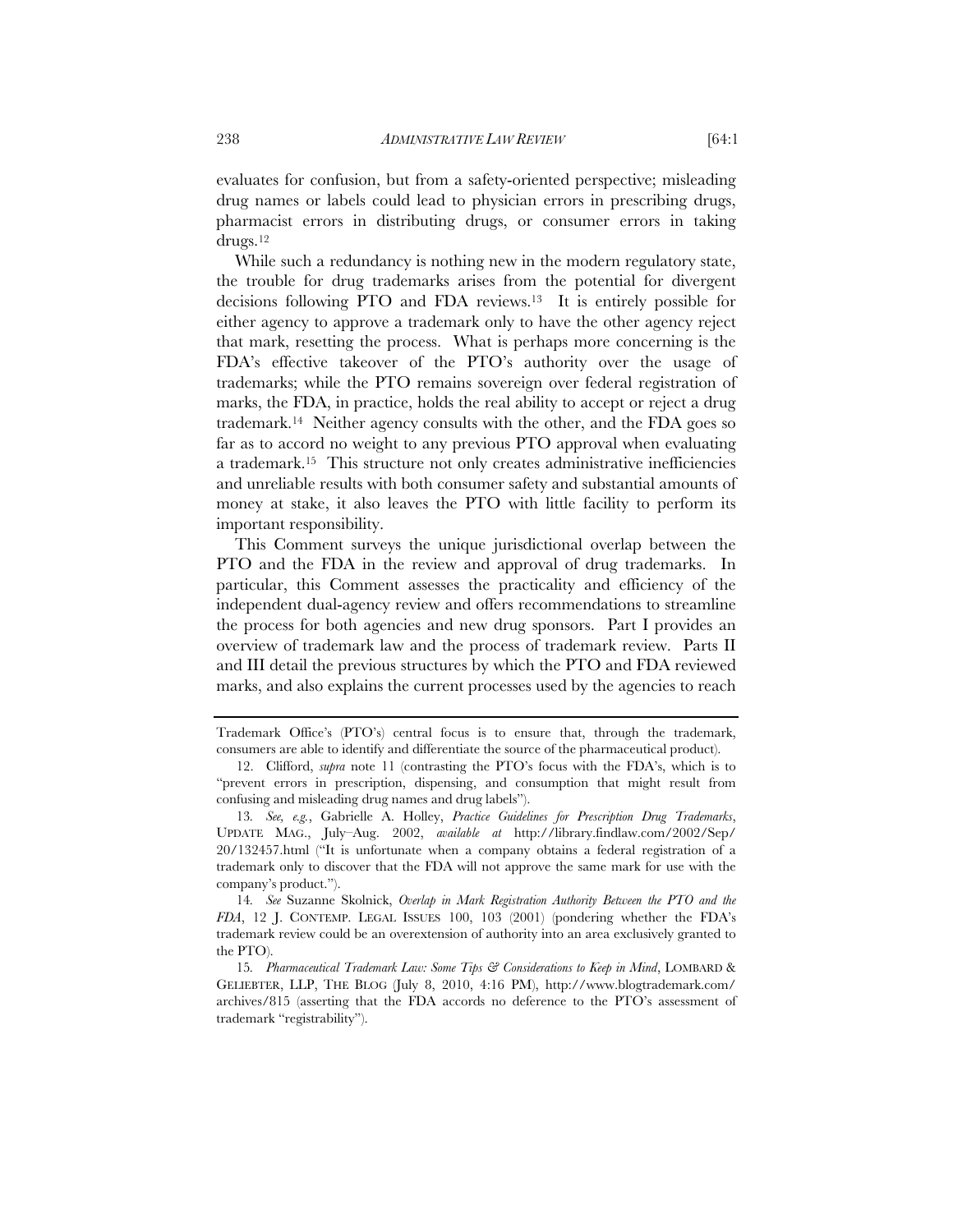their decisions. Part IV evaluates the strengths and weaknesses of those current processes, and Part V recommends a significant overhaul to streamline and modernize drug trademark review. Finally, this Comment concludes that a joint committee comprised of both PTO and FDA personnel vested with binding authority on both agencies would be the most efficient and effective structure for the review of drug trademarks.

# I. A BRIEF OVERVIEW OF THE GOALS AND TENETS OF TRADEMARK LAW

Trademarks, such as the pervasive "golden arches" of McDonald's, are indicators of the familiar and reliable, allowing the consuming public to consistently choose a Big Mac over a Whopper upon seeing the renowned arches. The regulation of trademarks serves two goals: "to protect . . . consumers from deception and confusion over trade symbols" and to protect the goodwill inherent to trademarks and their owners.16 A trademark is legally defined as "any word, name, symbol, or device . . . used by a person . . . to identify and distinguish his or her goods . . . from those manufactured or sold by others and to indicate the source of the goods."17 Economically speaking, trademarks are symbols that allow consumers to identify goods or services they have previously found to be satisfactory and reject those that have yielded dissatisfaction.18 Trademarks fix responsibility and create an incentive to maintain a predictable quality of goods or services offered19 and have done so for thousands of years.20

In general, trademark law is a "part of the broader law of unfair competition," where the central purpose is to prevent one person from passing off his goods as those of another.<sup>21</sup> "All trade-mark cases are cases

<sup>16</sup>*. See* 1 MCCARTHY, *supra* note 11, § 2:2; *see also* Mark P. McKenna, *The Normative Foundations of Trademark Law*, 82 NOTRE DAME L. REV. 1839, 1840–41 (2007) (stating that "trademark law was not traditionally intended to protect consumers. Instead, trademark law, like all unfair competition law, sought to protect producers from illegitimate diversions of their trade by competitors").

<sup>17.</sup> Federal Trademark Act of 1946 (Lanham Act), 15 U.S.C. § 1127 (2006); *see also* ROBERT P. MERGES ET AL., INTELLECTUAL PROPERTY IN THE NEW TECHNOLOGICAL AGE 733 (5th ed. 2010) (defining trademarks as "devices that help to reduce information and transaction costs by allowing customers to estimate the nature and quality of goods before purchase").

<sup>18. 1</sup> MCCARTHY, *supra* note 11, § 2:3.

<sup>19</sup>*. Id.* at § 2:4 (suggesting that, without trademarks, a seller's blunders or inferior goods or services are untraceable to the source).

<sup>20.</sup> MERGES, *supra* note 17, at 733 (tracing the history of trademarks back 4,000 years through discoveries in China, India, Persia, Egypt, Rome, Greece, and elsewhere (citing WILLIAM H. BROWNE, A TREATISE ON THE LAW OF TRADEMARKS 1–14 (2d ed. 1885))).

<sup>21</sup>*. See* Am. Steel Foundries v. Robertson, 269 U.S. 372, 380 (1926).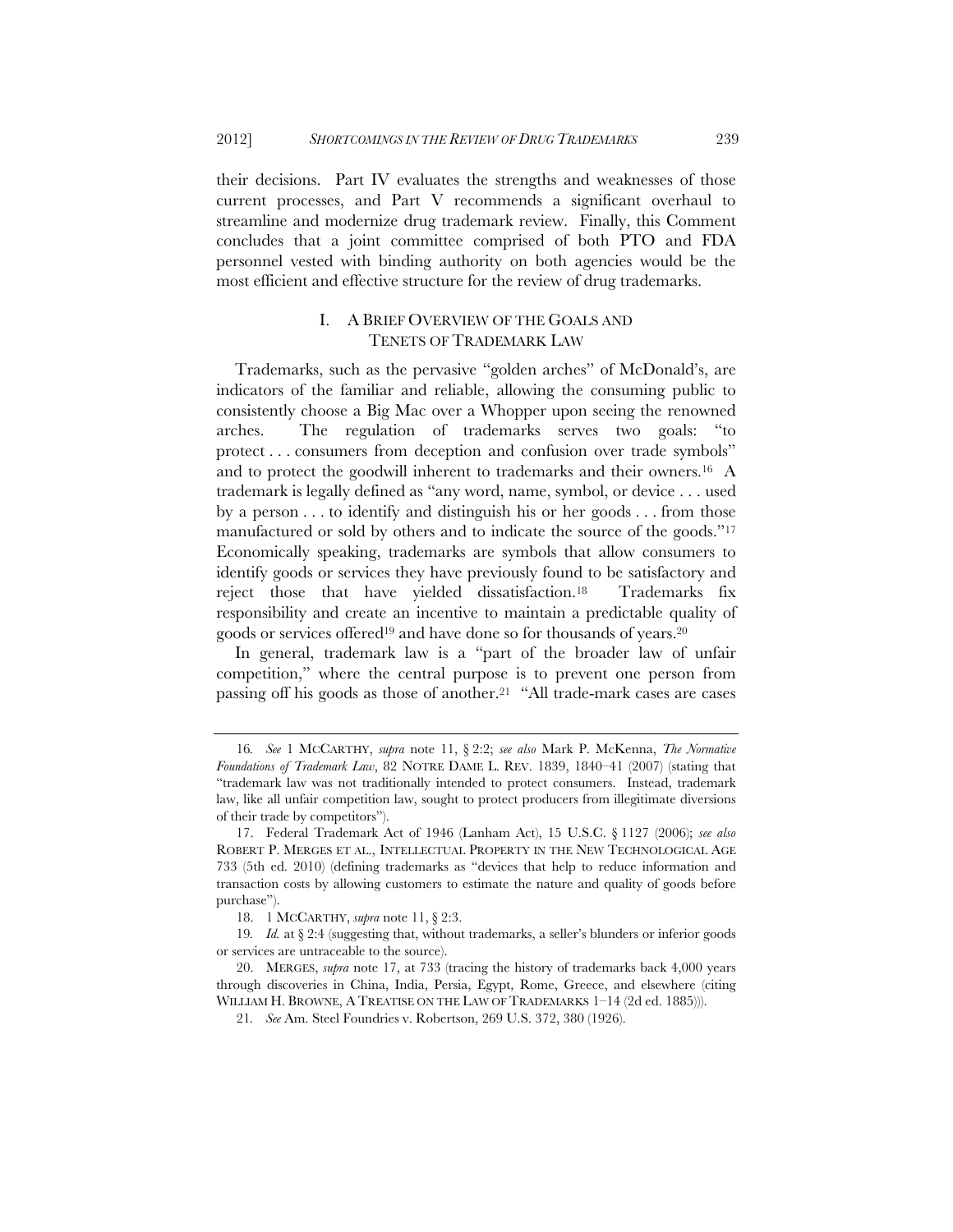of unfair competition and involve the same legal wrong."22 Regardless of what avenue litigants take—trademark or unfair competition—the operative infringement test is whether the defendant's acts are likely to cause confusion in the minds of consumers.23 Trademark infringement protects the mark's goodwill against opportunistic attempts by competitors to associate themselves with the mark's owner for personal gain.24 Goodwill itself is somewhat difficult to define, but has come to mean the expectancy of continued patronage.25

A trademark should "identify a single source; be capable of distinguishing one product from another; and be protectable under the laws of the country (or countries) in which the product will be marketed."26 Trademarks fall into four categories based on their distinctiveness: "fanciful/arbitrary,"27 "suggestive,"28 "merely descriptive,"29 and "generic."30 While fanciful/arbitrary and suggestive marks receive a high level of legal protection, generic marks receive no protection, and merely descriptive marks only receive protection when they have acquired a secondary meaning.<sup>31</sup>

26. Dana R. Kaplan & Michael J. Freno, *Intricacies of Choosing a Pharmaceutical Trademark*, INTELL. ASSET MGMT. (Apr. 2, 2008), http://www.iam-magazine.com/reports/ Detail.aspx?g=a484cebb-f78e-437f-9cc0-fd614e0dcade ("Although these concepts must be considered each time a mark is chosen, there is a greater level of analysis involved in developing and branding a new chemical compound.").

<sup>22.</sup> S. REP. NO. 79-1333, at 4 (1946), *reprinted in* 1946 U.S.C.C.A.N. 1274, 1275 ("There is no essential difference between trade-mark infringement and what is loosely called unfair competition."); *accord* 1 MCCARTHY, *supra* note 11, § 2:7.

<sup>23</sup>*. See* 1 MCCARTHY, *supra* note 11, § 2:8.

<sup>24</sup>*. See* Mishawaka Rubber & Woolen Mfg. Co. v. S.S. Kresge Co., 316 U.S. 203, 207 (1942) (noting that it "promotes honesty and comports with experience to assume that the wrongdoer who makes profits from the sales of goods bearing a mark belonging to another was enabled to do so because he was drawing upon the good will generated by that mark").

<sup>25.</sup> Newark Morning Ledger Co. v. United States, 507 U.S. 546, 556 (1993) (basing the definition of goodwill on the notion that the value of intangible assets is, to a degree, related to the continued expectation of customer patronage).

<sup>27</sup>*. Id.* Arbitrary or fanciful marks are the most abstract, such as *Kodak*, *Exxon*, and *Xerox*. They have almost no relationship to the goods or services, which typically creates the need for an extensive advertising campaign to introduce such marks. *See id.*

<sup>28</sup>*. Id.* Suggestive marks require some measure of imagination to associate with the goods or services, such as *Coppertone*, *Tums*, and *Whirlpool*.

<sup>29</sup>*. Id.* Merely descriptive marks are those indicative of what the goods or services are, such as *Rollerblade*, *Weight Watchers*, and *American Airlines*.

<sup>30</sup>*. Id.* Generic marks, such as *Aspirin*, *Corn Flakes*, and *Escalator*, are those that are most general and that have become so common in the marketplace that it is impossible to identify a single source of the goods or services.

<sup>31</sup>*. Id.* (noting that secondary meanings are typically acquired as a result of advertising).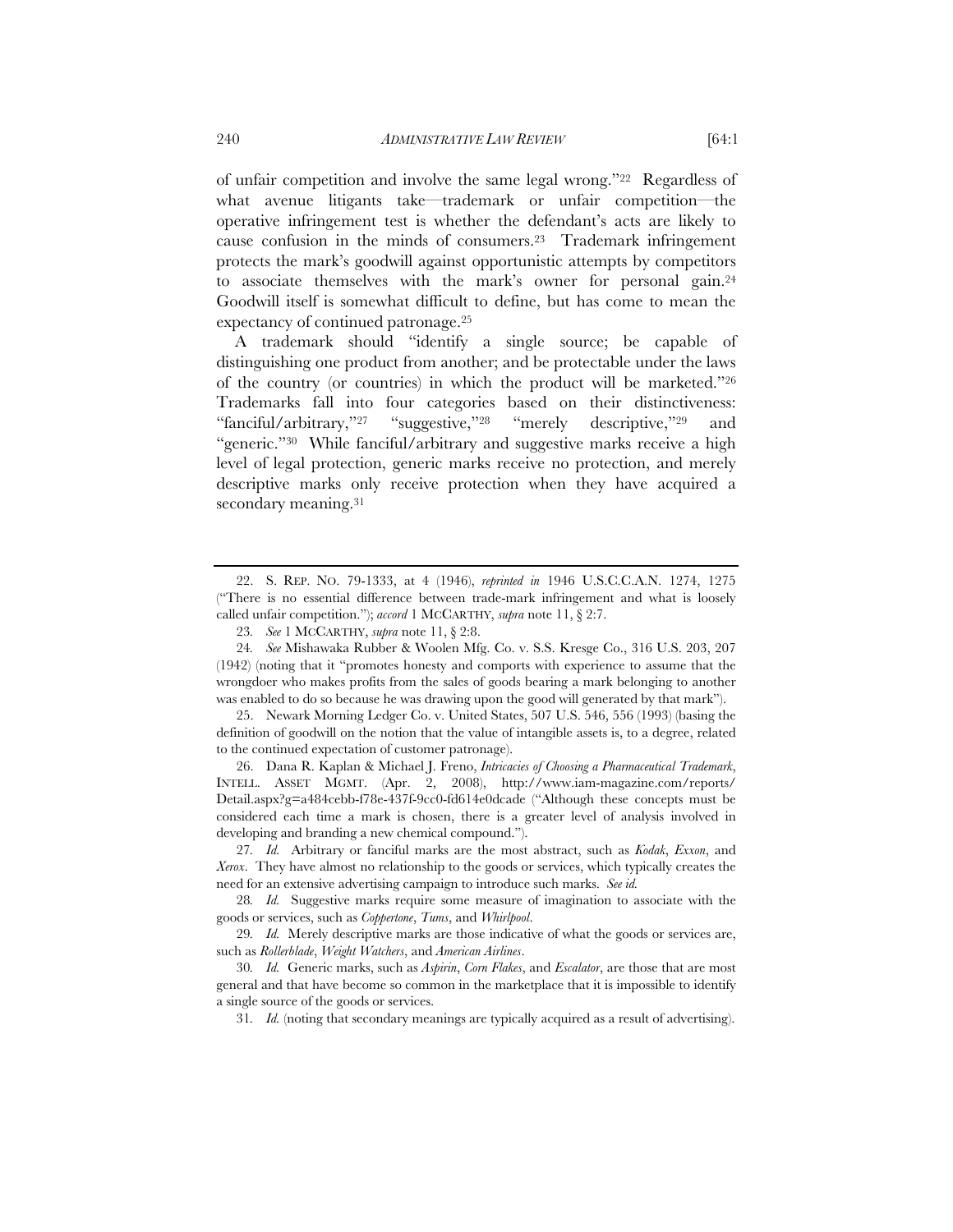#### II. THE PATENT AND TRADEMARK OFFICE

#### *A. History and Regulatory Basis*

The PTO's origins lie in the Patent Act of 1793, which tasked the clerks in the Department of State with patent examination pursuant to the Patent and Copyright Clause of the Constitution.32 When the Secretary of State gave sole authority over patent review and issuance to the clerk of the Department of State in 1802, the Patent Office was born.<sup>33</sup> Trademarks only enjoyed common law protection until Congress enacted its first trademark legislation in 1870, which assigned mark registration to the Patent Office.<sup>34</sup> The Supreme Court invalidated this statute for grounding its regulatory authority in the Patent and Copyright Clause (a trademark is neither a patent nor copyright),<sup>35</sup> but Congress enacted a second trademark statute in 188136 with authority under the Commerce Clause.37 Today, more than 232,000 trademark applications are received each year<sup>38</sup> by approximately 400 examining attorneys<sup>39</sup> pursuant to the Federal Trademark Act of 1946 (also called the Lanham Act).40 Trademarks are organized into forty-five classifications depending on the type of good or service the mark represents.<sup>41</sup>

<sup>32</sup>*.* U.S. CONST. art. I, § 8, cl. 8 ("To promote the Progress of Science and useful Arts, by securing for limited Times to Authors and Inventors the exclusive Right to their respective Writings and Discoveries."); *see History*, U.S. PATENT & TRADEMARK OFFICE, http://usptocareers.gov/Pages/WhyWork/About.aspx (last visited Feb. 7, 2012). Before the Patent Act of 1793, both the President (George Washington) and Secretary of State (Thomas Jefferson) had to sign off on patents, resulting in three being approved in 1790, thirty-three in 1791, eleven in 1792, and twenty in 1793. *See id*.; *Patents*, THOMAS JEFFERSON'S MONTICELLO, http://www.monticello.org/site/research-and-collections/ patents (last visited Feb. 7, 2012).

<sup>33</sup>*. See History*, *supra* note 32*.*

<sup>34</sup>*. See* MERGES, *supra* note 17, at 734.

<sup>35</sup>*. See* The Trade-Mark Cases, 100 U.S. 82, 99 (1879) (striking down as unconstitutional the Trademark Act of 1870, ch. 280, 16 Stat. 198).

<sup>36.</sup> Trademark Act of 1881, ch. 138, 21 Stat. 502.

<sup>37.</sup> U.S. CONST. art. I, § 8, cl. 3 ("To regulate Commerce with foreign Nations, and among the several States, and with the Indian Tribes.").

<sup>38</sup>*. History*, *supra* note 32*.*

<sup>39.</sup> U.S. PATENT & TRADEMARK OFFICE, PERFORMANCE & ACCOUNTABILITY REPORT: FISCAL YEAR 2009, at 140 (2009) (listing trademark examining attorneys at a mere 388 in 2009, as opposed to 6,242 patent examiners).

<sup>40. 15</sup> U.S.C. §§ 1051–1127 (2006).

<sup>41.</sup> T.M.R.P. § 6.1 (2010), 37 C.F.R. § 6.1 (2010). Pharmaceutical trademarks are included in Class 5. *Id.*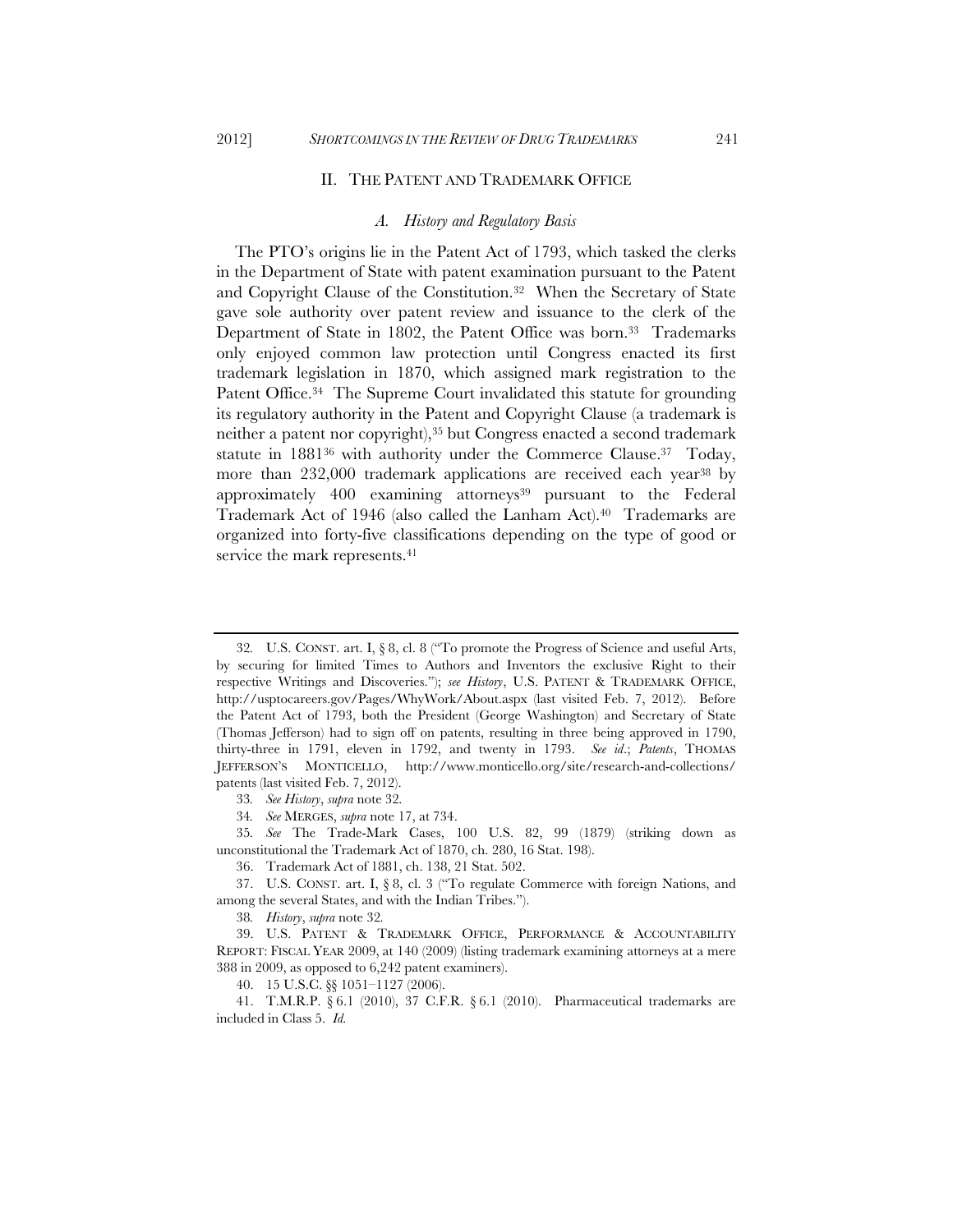#### *B. Trademark Review Process*

There are four ways to obtain federal registration of a trademark: a usebased application,<sup>42</sup> an intent-to-use (ITU) application,<sup>43</sup> a foreign firm application, $44$  and a Madrid Protocol application. $45$  Because the latter two provide a structure for international firms to receive protection for their marks in the United States, this Comment focuses on the former two, especially ITU applications. Federal registration, whether use-based or ITU, does not create the trademark; rather, the mark is established by use in the marketplace.46 There are two ways that the PTO publishes trademarks: the principal and the supplemental registers.47 Publication on the principal register entitles the trademark owner to all the privileges of federal registration,48 whereas publication on the supplemental register merely records designations "that have not yet acquired a trademark significance but are capable of doing so."49

Though other jurisdictions allow the registration of trademarks before actual use of the mark, the United States requires (in most cases) that the

44. 3 MCCARTHY, *supra* note 11, § 19:1; *see also* 15 U.S.C. § 1126(a). These applications are filed by foreign firms with a foreign application or registration. 3 MCCARTHY, *supra* note 11, § 19:1. Applicants must state their intention to use the mark in the United States. but are not required to prove actual use. *Id.*

45. 3 MCCARTHY, *supra* note 11, § 19:1; *see also* 15 U.S.C. § 1141a(a). These applications are for foreign entities to extend trademark registration from their home nation to the United States under the Madrid Protocol. 3 MCCARTHY, *supra* note 11, § 19:1.

46. Miller v. Glenn Miller Prods., 454 F.3d 975, 979 (9th Cir. 2006) (citing Cal. Cooler, Inc. v. Loretto Winery, Ltd., 774 F.2d 1451, 1454 (9th Cir. 1985)).

48. Such advantages include a legal presumption of ownership and the registrant's right to exclude other uses, 15 U.S.C.  $\&$  1057(b), 1115(a); the ability to bring an action in federal court, *see* 15 U.S.C. § 1121; and the ability to enlist Immigration and Customs Enforcement to prevent the importation of infringing goods, *see* 15 U.S.C. § 1124.

49. 3 MCCARTHY, *supra* note 11, § 19:32. Accordingly, the supplemental register affords the registrant less protection than the principal register. *See* 15 U.S.C. § 1094 (excluding certain advantages offered by the Lanham Act).

<sup>42. 3</sup> MCCARTHY, *supra* note 11, § 19:1; *see also* 15 U.S.C. § 1051(a). These applications are based on "prior actual use of the mark in interstate or foreign commerce." 3 MCCARTHY, *supra* note 11, § 19:1. After the advent of intent-to-use applications, usebased applications decreased and now comprise only 20% of all applications. *Id.*

<sup>43. 3</sup> MCCARTHY, *supra* note 11, § 19:1; *see also* 15 U.S.C. § 1051(b). These applications are filed by those who have a "bona fide" intention to use the mark, and registration will not be granted until the applicant files a verified statement (with proof) that the mark has been used. 3 MCCARTHY, *supra* note 11, § 19:1. In 2004, 75% of all applications were intent-to-use (ITU) based. *Id.*

<sup>47</sup>*. See generally* 15 U.S.C. §§ 1051–1072 (providing the primary mechanism for federal registration on the principal register); 15 U.S.C. §§ 1091–1096 (allowing for marks that are not eligible for the principal register to appear on the supplemental register).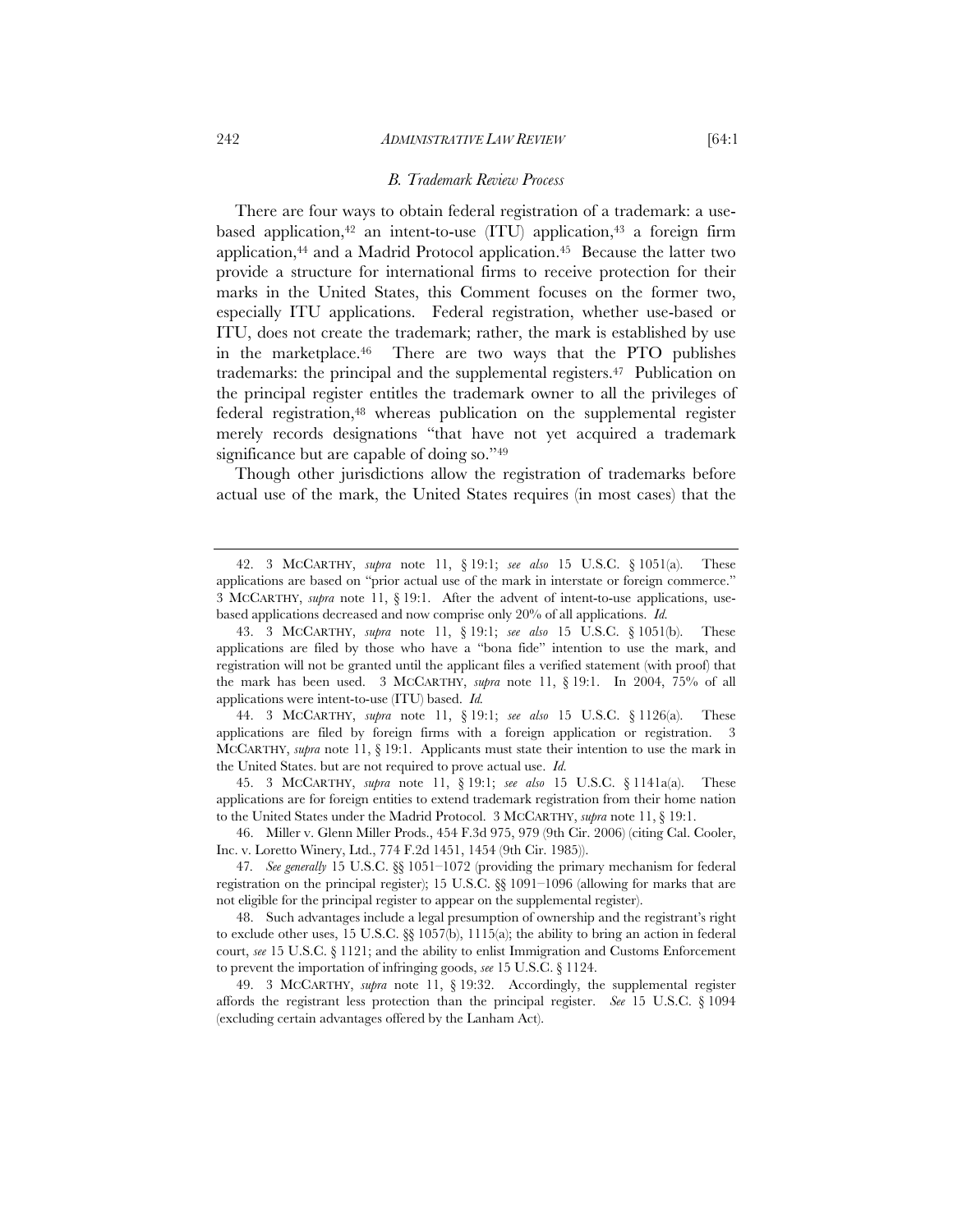mark be used in the marketplace before registration is issued.<sup>50</sup> Whereas patent seekers race to the PTO to file their patent applications before any of their competitors,51 trademark seekers "race to the marketplace" because the first entity to use a mark in commerce is considered the senior owner of that mark.<sup>52</sup> Requiring use prior to registration is economically efficient<sup>53</sup> and ensures that registration reflects the marketplace.54

Despite the United States' persistence in a use-based trademark structure, the ITU option was introduced in 1989 and is now the most popular avenue to registration.55 ITU functions the same as a use-based application but is broken into two stages. The first is the familiar examination, but instead of issuing registration upon the completion of a successful review, the PTO issues a Notice of Allowance that requires the applicant to prove use of the mark within a maximum of thirty-six months.56 PTO processing of ITU applications took an average of 13.5 months in 2010.57 The second stage is an additional examination after the applicant files a Statement of Use (SOU).58 Following the issuance of a Notice of Allowance, applicants have six months to file an SOU, and, upon request, receive an extension of an additional six months for a fee.59 After that, applicants can request up to four extensions in six-month increments, but only if they show good cause.<sup>60</sup> In filing an SOU, an applicant must provide a verified statement that the applicant believes it is the mark owner, that the applicant has used the mark, the dates of first use in commerce,

<sup>50. 3</sup> MCCARTHY, *supra* note 11, § 19:1.25.

<sup>51.</sup> The America Invents Act of 2011 changed the PTO's existing "first to invent" rule to a "first inventor to file" rule: the first applicant to file for a particular patent is considered the senior applicant, allowing him or her to bar subsequent applications for the same patent. Pub. L. No. 112-29, § 3, 125 Stat. 284, 285–93 (2011) (to be codified at 35 U.S.C. § 100).

<sup>52</sup>*. See* 3 MCCARTHY, *supra* note 11, § 19:1.25.

<sup>53</sup>*. See* William M. Landes & Richard A. Posner, *Trademark Law: An Economic Perspective*, 30 J.L. & ECON. 265, 282 (1987) ("If the good is not available for sale, the trademark confers no benefit. Thus, conditioning trademark rights on use is a way of limiting the use of scarce enforcement resources to situations in which the rights in question are likely to yield net social benefits.").

<sup>54</sup>*. See* 3 MCCARTHY, *supra* note 11, § 19:2.

<sup>55</sup>*. Id.* § 19:1.

<sup>56</sup>*. Id.* § 19:13.

<sup>57</sup>*. See* 3 MCCARTHY, *supra* note 11, § 19:125.

<sup>58</sup>*. Id.* at § 19:13.

<sup>59</sup>*. Id.* The request for extension must also be accompanied by a verified statement of a continued bona fide intention to use. *Id.*

<sup>60</sup>*. Id.*; *see also* T.M.R.P. § 2.89(d) (2010), 37 C.F.R. § 2.89(d) (2010) (detailing good cause to be proof of "ongoing efforts to make use of the mark in commerce," such as "research or development, market research, manufacturing activities, promotional activities . . . or other similar activities").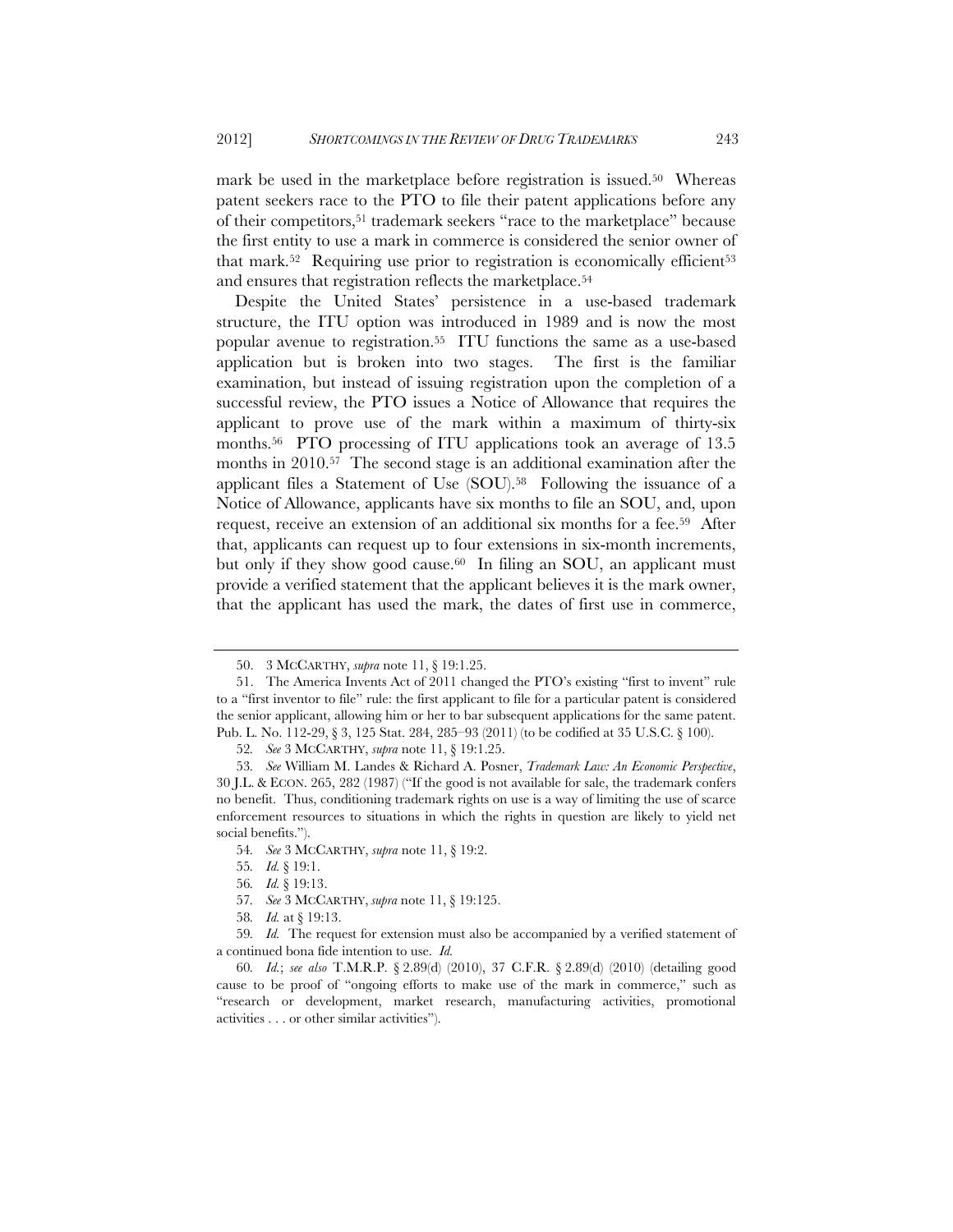and a specimen of use.61

Much like trademark infringement analysis in courts, the trademark review process includes a confusion analysis to determine whether a mark is "likely to cause confusion with a previously used or registered mark."<sup>62</sup> The test for infringement is slightly different in each of the circuit courts of appeals, but most courts use about eight factors to weigh potential confusion.63 For example, the United States Court of Appeals for the Ninth Circuit weighs the following factors as they relate to competing marks:

1. strength of the mark;

- 2. proximity of the goods;
- 3. similarity of the marks;
- 4. evidence of actual confusion;

5. marketing channels used;

6. type of goods and the degree of care likely to be exercised by the purchaser;

7. defendant's intent in selecting the mark; and

8. the likelihood of expansion of the product lines.64

# *C. Nature of Pharmaceutical Trademark Review*

The PTO's review process for pharmaceutical trademarks has been relatively consistent, in contrast to the FDA's approach, which has frequently been in flux. Pharmaceutical trademarks are in Class 5,65 which sees around 1,000 applications every month.<sup>66</sup> Though the PTO has no specified channel that drug trademark applications travel through—they are treated just like any other application—pharmaceutical companies have a specific process for the PTO. Pharmaceutical companies typically submit a cluster of ITU applications for PTO review, each with a new drug name

<sup>61. 3</sup> MCCARTHY, *supra* note 11, § 19:23; *see also* T.M.R.P. § 2.56(b)(1) (2010), 37 C.F.R.  $\S 2.56(b)(1)$  (2010) (defining a trademark specimen as "a label, tag, or container for the goods or a display associated with the goods").

<sup>62. 4</sup> MCCARTHY, *supra* note 11, § 23:1.

<sup>63</sup>*. Id.*

<sup>64.</sup> AMF Inc. v. Sleekcraft Boats, 599 F.2d 341, 348–49 (9th Cir. 1979).

<sup>65.</sup> T.M.R.P. § 6.1 (2010), 37 C.F.R. § 6.1 (2010) ("Pharmaceutical and veterinary preparations; sanitary preparations for medical purposes; dietetic substances adapted for medical use, food for babies; plasters, materials for dressings; material for stopping teeth, dental wax; disinfectants; preparations for destroying vermin; fungicides, herbicides."). In total, there are thirty-four trademark classifications for goods and eleven for services. *Id.*

<sup>66.</sup> R. John Fidelino, *IP for Business: The Fall and Rise of Pharma Brand Names*, WIPO MAG., June 2008, at 12, http://www.wipo.int/wipo\_magazine/en/pdf/2008/ wipo\_pub\_121\_2008\_03.pdf).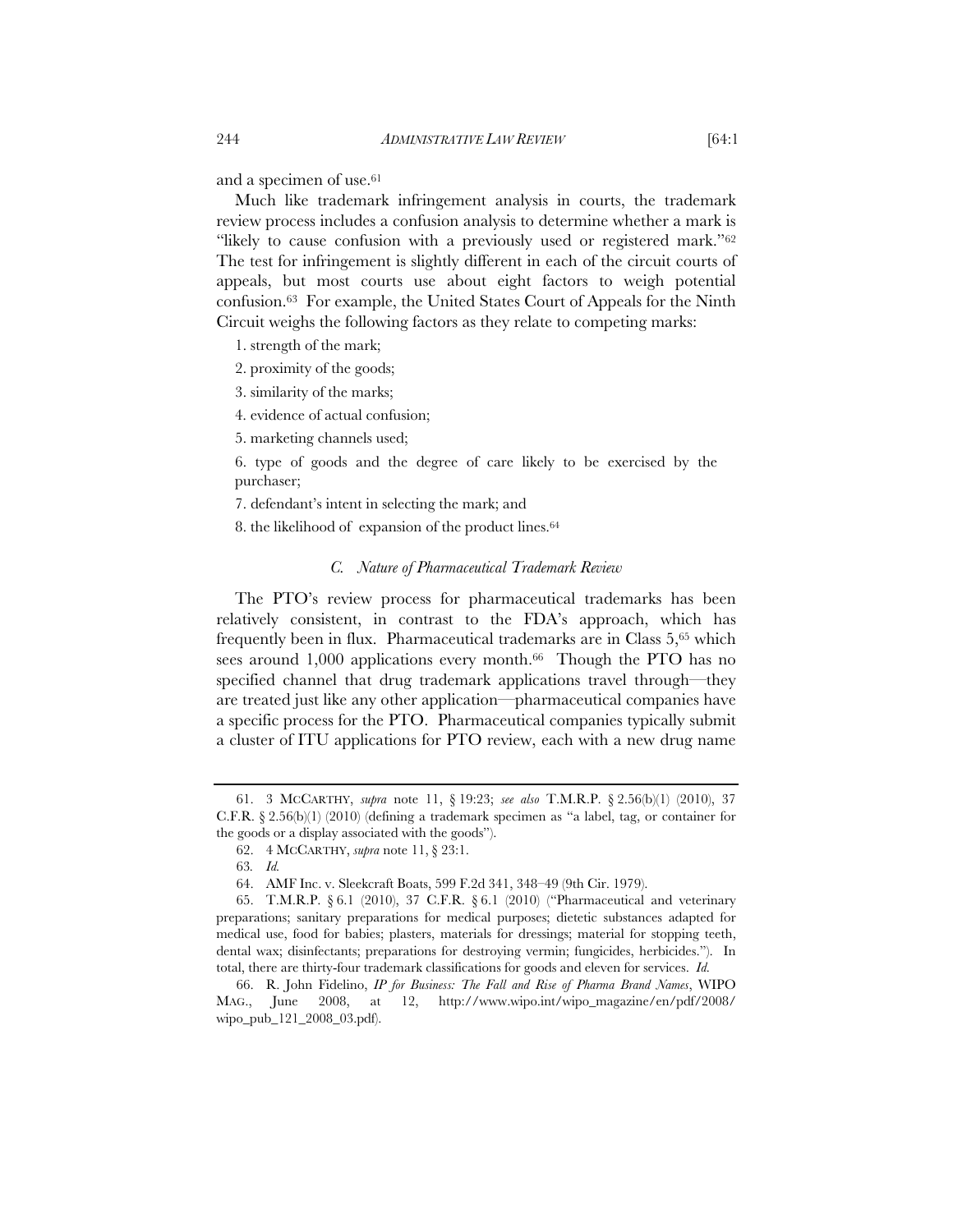that may or may not be assigned to an actual new drug;67 different pharmaceutical companies employ this strategy for different reasons.68 Drugmakers have little choice but to choose the ITU route to registration because filing a use-based application would require companies to obtain FDA approval of the drug first, thus delaying federal trademark registration another year or more after the drug enters the marketplace.69 Although the PTO treats all trademark applications equally, in administrative adjudicative proceedings involving pharmaceutical marks a "doctrine of greater care" is employed.<sup>70</sup> In these cases, the trademark applicant must meet a more rigorous standard of confusion because of the potential harm associated with drug names.71

# III. THE FOOD AND DRUG ADMINISTRATION

# *A. History and Regulatory Basis*

The FDA originated with a single chemist in the Department of Agriculture, starting off as the Division of Chemistry and taking its present form in 1927.72 Its central regulatory functions came with the passage of

<sup>67</sup>*. See* Dana M. Herberholz, *Curing Confusion: An Overview of the Regulatory Complexities of Obtaining Pharmaceutical Trademarks and a Prescription for Reform*, 8 MINN. J. L. SCI. & TECH. 97, 118 (2007).

<sup>68</sup>*. Compare id.* (explaining that multiple ITU applications are filed with the PTO "as a shroud to prevent competitors from determining which names are actually submitted" for FDA approval), *with* JEROEN LALLEMAND, THOMSON COMPUMARK, PHARMACEUTICAL TRADEMARKS: HOW TO SURVIVE THE NAME GAME, NEW CHALLENGES AND OPPORTUNITIES FOR PHARMACEUTICAL COMPANIES 7 (2011), *available at* http://trademarks.thomsonreuters.com/resource-request?cid=98&nid=330 (fill out information and select "Send Request," follow "Download" hyperlink) (last visited Feb. 8, 2012) (showing that drug companies reduce to a list of five to ten the names that will be filed with the PTO as a safeguard in case the FDA or its European counterpart approves disparate names).

<sup>69</sup>*. See* discussion *infra* Part IV (exploring the problems with drug companies' use of the ITU option).

<sup>70.</sup> Schering Corp. v. Alza Corp., 207 U.S.P.Q. (BNA) 504, 509 (T.T.A.B. 1980) ("If there is *any* possibility of . . . confusion in the case of medicines, public policy requires that the use of the confusingly similar name be enjoined." (emphasis added) (quoting Morgenstern Chem. Co. v. G.D. Searle & Co., 253 F.2d 390, 394 (3d Cir. 1958))).

<sup>71.</sup> Skolnick, *supra* note 14, at 100–01 ("The doctrine of greater care rests on the assumption the PTO functions as a guardian of the public interest and . . . will increase the obstacles to the registration of potentially confusing marks.").

<sup>72.</sup> John P. Swann, *Food and Drug Administration*, *in* A HISTORICAL GUIDE TO THE U.S. GOVERNMENT 248–49 (George Thomas Kurian ed., 1998) (recounting the FDA's transformation from the Division of Chemistry to the Bureau of Chemistry in 1901, the Food, Drug and Insecticide Administration in 1927, the Food and Drug Administration in 1930, and eventually moving from the Department of Agriculture to the Department of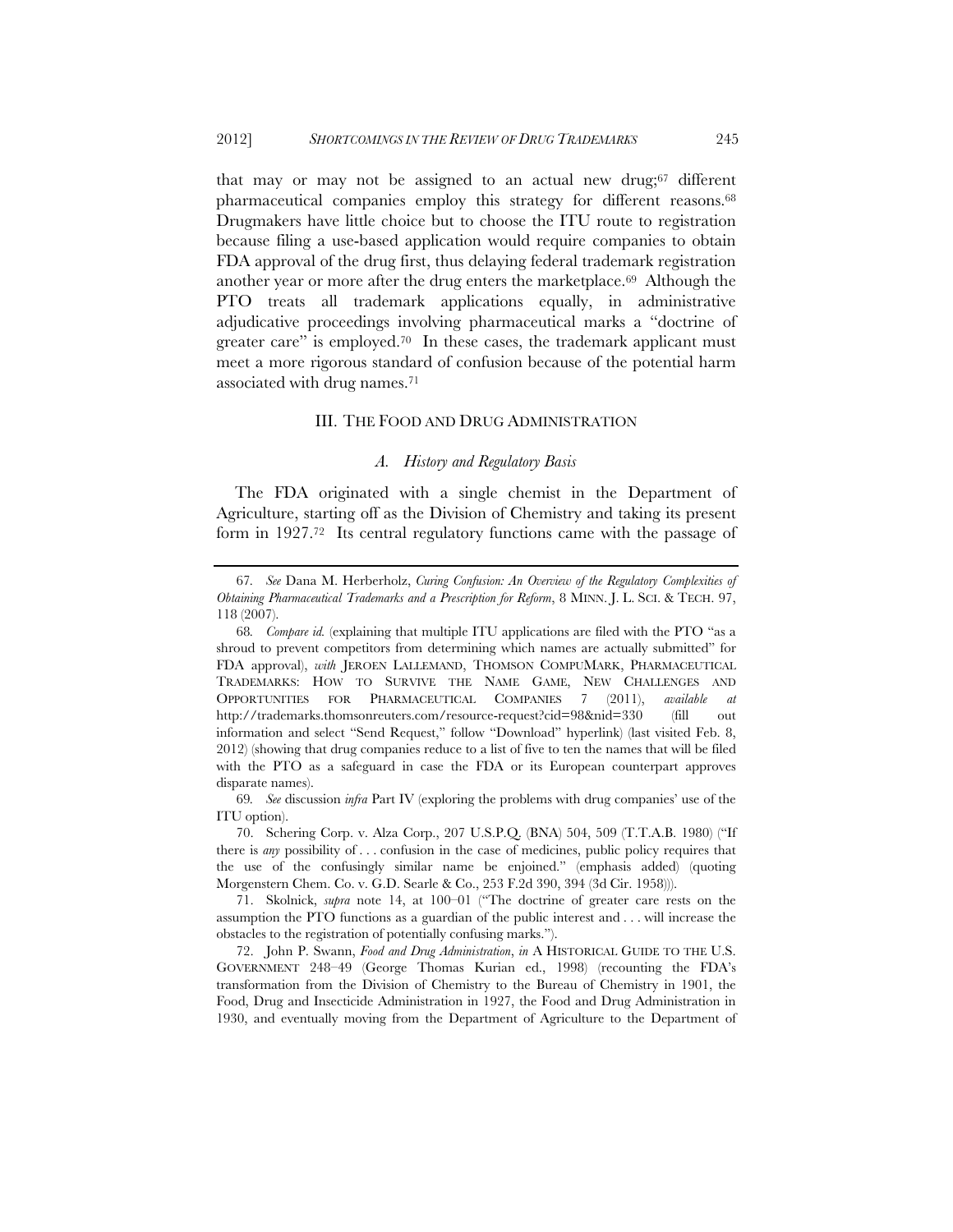the Pure Food and Drug Act of 190673 and the Federal Food, Drug, and Cosmetic Act of  $1938<sup>74</sup>$  the latter providing the basis for the FDA to regulate drug trademarks and names.75 The FDA's new drug and trademark reviews take place in its Center for Drug Evaluation and Research (CDER),76 where the FDA reviews roughly four hundred new drug names a year and rejects a third of them.77

# *B. New Drug Application Review*

Today, it can take up to fifteen years for new drugs to travel from the laboratory to the medicine cabinet<sup>78</sup> and can cost hundreds of millions of dollars.79 Pharmaceutical companies begin by preclinical (animal) testing, after which an investigational new drug (IND) application is filed with the FDA outlining what the drug sponsor proposes for clinical trials involving humans.<sup>80</sup> Clinical trials then occur in three phases—the first involving twenty to eighty people, the second involving a few dozen to three hundred people, and the final phase involving several hundred to three thousand

75*. See* 21 U.S.C. § 352(a) (stipulating that a drug is misbranded—and thus unlawful if its labeling is false or misleading in any particular way); *see also* James L. Dettore & Patricia Kuker Staub, *Legal and Regulatory Considerations in the Selection of a Pharmaceutical Proprietary Name*, BRAND INST. (Sept, 28, 2011), http://www.brandinstitute.com/news/focus\_12\_01.htm ("The labeling of a drug may be misleading if it includes a proprietary name that, because of similarity in spelling or pronunciation, may be confused with the proprietary name . . . of a different drug or ingredient." (citing 21 C.F.R.  $\S 201.10(c)(5) (2001)$ ).

76. 3 MCCARTHY, *supra* note 11, § 19:149.

77*. FDA 101: Medication Errors*, FDA CONSUMER HEALTH INFO., Feb. 20, 2009, at 2, http://www.fda.gov/downloads/ForConsumers/ConsumerUpdates/UCM143038.pdf.

78*. Drug Discovery and Development*, PHRMA, http://www.phrma.org/research/drugdiscovery-development (last visited Feb. 7, 2012); *see also Development Process: The Drug Development and Approval Process*, AVANIR PHARMACEUTICALS, http://www.avanir.com/ product/development.php (last visited Feb. 7, 2011) ("Only five in 5,000 compounds that enter preclinical testing advance to human testing, and only one of these five is eventually approved.").

79*. See* DiMasi et. al., *supra* note 4, at 166.

80. Michelle Meadows, *The FDA's Drug Review Process: Ensuring Drugs Are Safe and Effective*, FDA CONSUMER, July–Aug. 2002, at 19, *available at* http://permanent.access.gpo.gov/ lps1609/www.fda.gov/fdac/features/2002/402\_drug.html. The investigational new drug (IND) application is reviewed by both the FDA and a local institutional review board, which is "a panel of scientists and non-scientists in hospitals and research institutions that oversees clinical research." *Id.*

Health and Human Services in 1980).

<sup>73.</sup> Pure Food and Drug Act, ch. 3915, 34 Stat. 768 (1906).

<sup>74.</sup> Federal Food, Drug, and Cosmetic Act of 1938, ch. 675, 52 Stat. 1040 (codified as amended at 21 U.S.C. §§ 301–399 (2006)). Today, the FDA regulates items accounting for a substantial twenty-five cents of every dollar spent by consumers. Swann, *supra* note 72, at 248.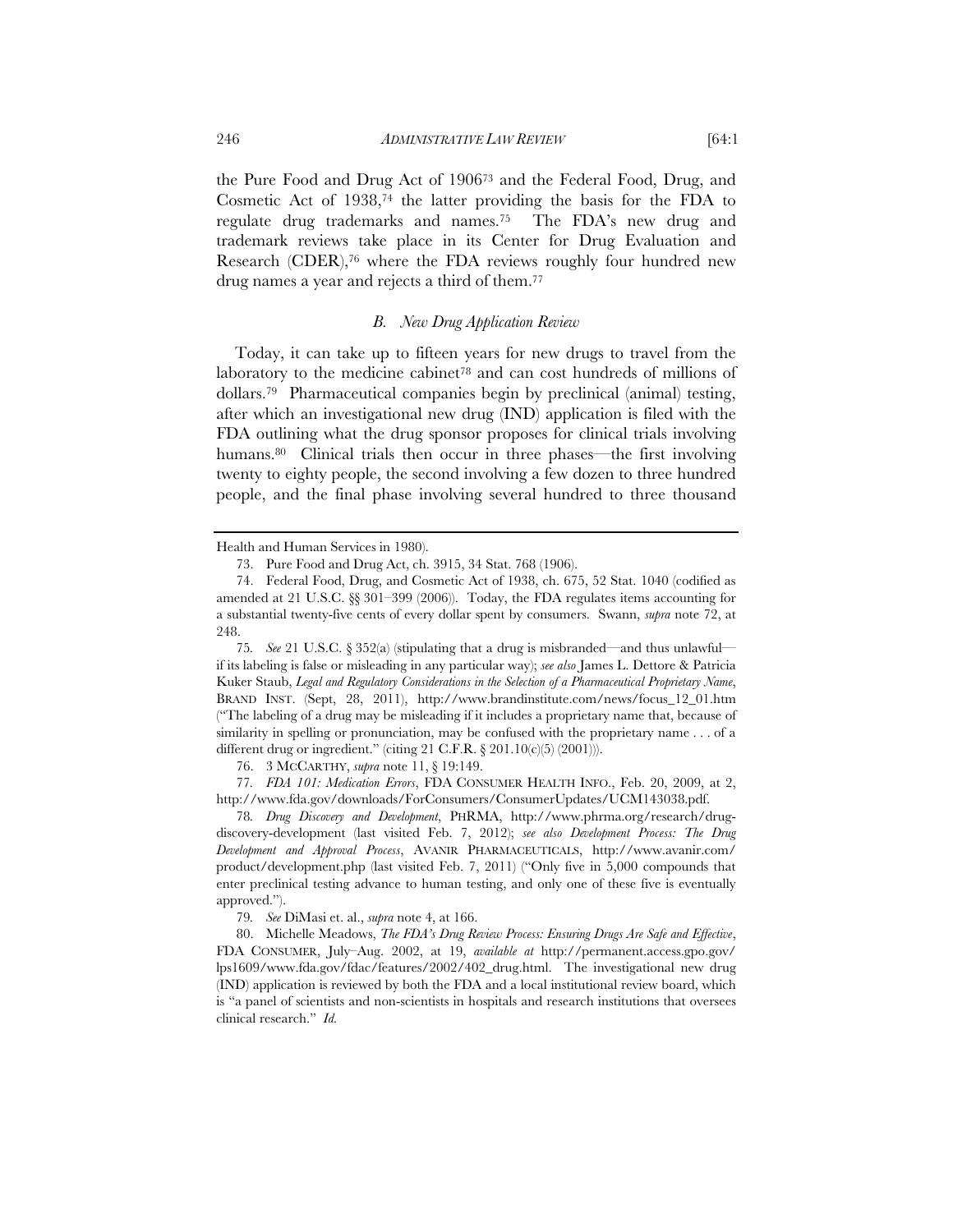people.81 Following successful clinical trials, the sponsor will file a new drug application (NDA); if the FDA accepts the NDA as complete, the agency will assign a review team "to evaluate the sponsor's research on the drug's safety and effectiveness."<sup>82</sup> After inspecting the manufacturing facilities and reviewing label information, the NDA will be approved, be found "approvable," or be found "not approvable."83

Throughout the new drug review process, a drug will acquire three separate names: a chemical name, a generic (nonproprietary) name, and a trade (proprietary) name used by the drug sponsor for a seventeen-year period.84 A drug's chemical name is assigned at the earliest stage when the compound is developed.85 The pharmaceutical company applies for a chemical name from the Chemical Abstracts Service, which assigns the compound a registry number. That number serves as a unique identifier to distinguish a compound from millions of other compounds that also have chemical names.86

Before the sponsor begins preclinical testing on animals, it submits three generic names to the United States Adopted Names Council,<sup>87</sup> which is responsible for assigning generic drug names.88 The five-member council assigns the drug a U.S. adopted name (USAN) that is generic per se and can be used by anyone, including competitors.<sup>89</sup> The FDA is not bound by the council's decision, but it cooperates with and is represented on the council, and it recognizes the council's skill and experience.90 Obtaining a

85*. See* Kaplan & Freno, *supra* note 26 (noting that the first step taken after developing a new drug is to apply for a generic chemical name).

86*. Id.*

<sup>81</sup>*. Id.* At the end of Phase 2, the FDA and sponsor discuss how large-scale Phase 3 studies should be conducted and attempt to come to a consensus. *Id.* at 22.

<sup>82</sup>*. Id.* at 19, 21. The review team will analyze study results and looks for possible issues or weaknesses in the application. Reviewers then submit their conclusions, which are evaluated by FDA brass. *See id.* at 22.

<sup>83</sup>*. See id.* at 24.

<sup>84.</sup> *See* Ipaktchian, *supra* note 7. Pharmaceutical companies have exclusive rights to make and sell an approved drug for seventeen years. *Id.*

<sup>87.</sup> The Council is a private organization sponsored by the American Medical Association, the United States Pharmacopeia, and the American Pharmaceutical Association, and has assigned drug names since 1964. 21 C.F.R. § 299.4(c) (2010).

<sup>88.</sup> Ipaktchian, *supra* note 7. When the Council receives a completed U.S. adopted name (USAN) application, it examines the drug name using certain criteria, such as: its usefulness to healthcare providers, how safe it is for patients, its conformity to nomenclature rules, and how easy it is to pronounce. *See* Kaplan & Freno, *supra* note 26.

<sup>89</sup>*. See* Ipaktchian, *supra* note 7; Kaplan & Freno, *supra* note 26. Once a U.S. adopted name (USAN) is assigned, it goes to the World Health Organization, which assigns the drug an international nonproprietary name. *See* Ipaktchian, *supra* note 7.

<sup>90</sup>*. See* 21 C.F.R. § 299.4(c)–(e).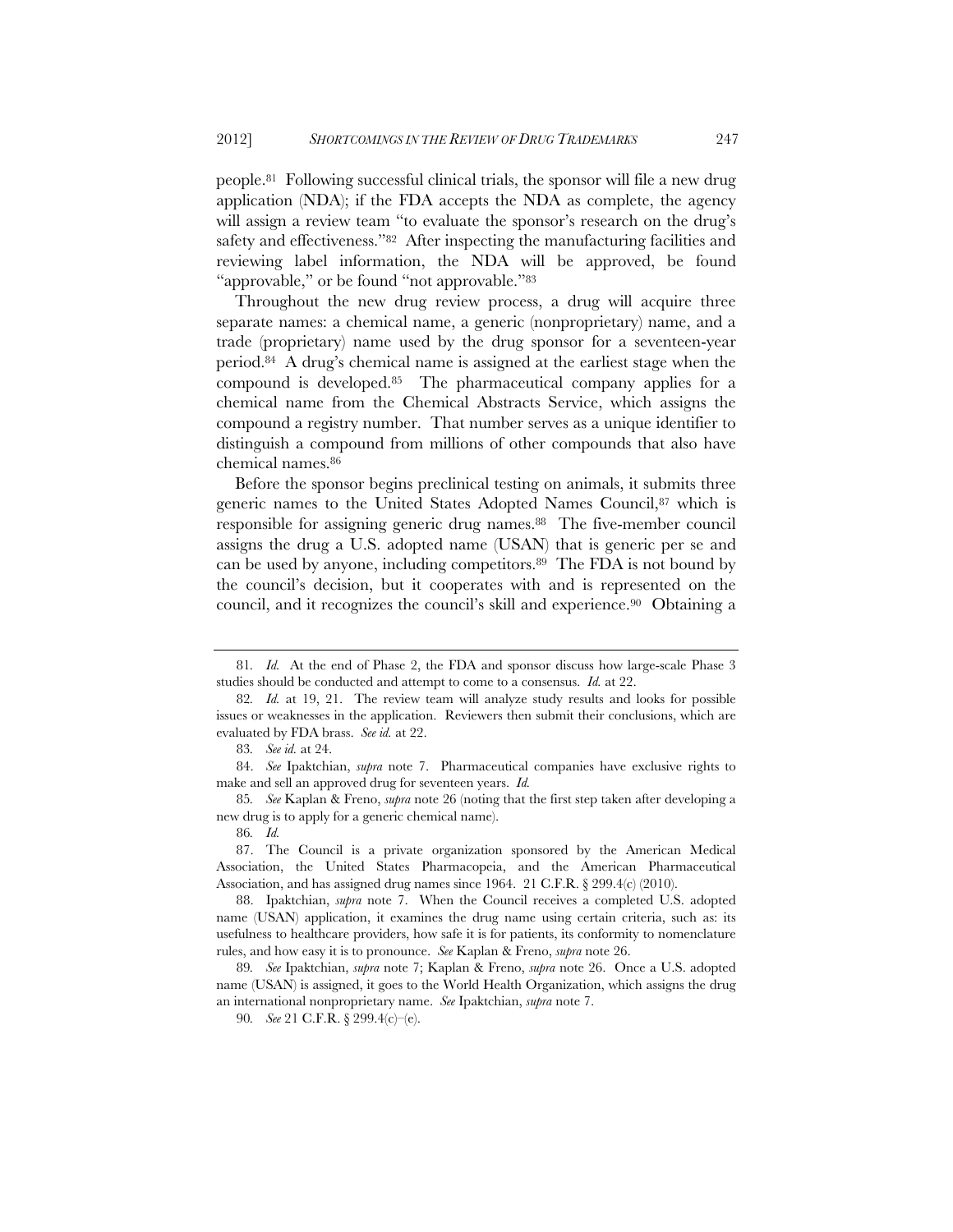USAN is recommended before filing an IND or NDA with the FDA.91

Proprietary names are the names that accompany a drug in its marketing to physicians and consumers, and the names this Comment will discuss at length. In 2004, there were more than 33,000 trademarked drug names in the United States—overshadowing the mere 9,000 generic names.92 To develop a trade name, pharmaceutical companies often engage branding consultants or agencies, which in turn often employ focus groups of relevant parties to gauge public response to drug names.<sup>93</sup> The ideal name typically makes proficient use of the letters X, Z, C, and D, which some say subliminally indicate power.<sup>94</sup> The FDA prohibits trade names associated with the drug's intended use and avoids names that imply effectiveness, which is why the resulting names sound so foreign—they are intended to vaguely connote positive thoughts to consumers through meaningless words.95

### *C. Drug Name Review Background and Process*

The FDA has consistently reevaluated and restructured its trademark review apparatuses and processes within CDER. In the late 1990s, the FDA reviewed only those drug trademarks that its reviewing divisions forwarded to the Labeling and Nomenclature Committee (LNC).96 The LNC was made up of a cross section of FDA staff and had no binding authority, merely providing a recommendation of the mark's adequacy to the reviewing division, which retained the authority to approve or deny the mark.97 In 1998, the FDA assigned its trademark review to the Office of

<sup>91</sup>*. Id.* § 299.4(d) (encouraging all applicants and sponsors to contact the USAN Council for assistance in selecting a "simple and useful name" for new chemical entities).

<sup>92.</sup> Rados, *supra* note 6, at 37.

<sup>93</sup>*. See* Julie Kirkwood, *What's in a Name?*, EAGLE-TRIB. (N.H.), Sept. 1, 2003, http://www.igorinternational.com/press/eagletrib-drug-names.php (recounting a focus group made up of 200 doctors and pharmacists nationwide who participated in the marketing research for *Levitra*, which was at one point tentatively called *Nuviva*).

<sup>94</sup>*. See* McNeil, *supra* note 1 ("The harder the tonality of the name, the more efficacious the product in the mind of the physician and the end user." (quoting James L. Dettore, President, Brand Inst., Inc.).

<sup>95</sup>*. See* Ipaktchian, *supra* note 7 (contending that the ideal trade name should be "memorable without promising efficacy," pointing to *Celebrex* (which conveys celebration) and *Claritin* (which implies clarity)).

<sup>96</sup>*. See* Daniel Boring & Chris Doninger, *The Need for Balancing the Regulation of Pharmaceutical Trademarks Between the Food and Drug Administration and the Patent and Trademark Office*, 52 FOOD & DRUG L.J. 109, 111 (1997). Labeling and Nomenclature Committee (LNC) members would discuss the submitted names at a monthly meeting. *See id.*

<sup>97</sup>*. See* Danielle A. Gentin, *You Say Zantac, I Say Xanax: A Critique of Drug Trademark Approval and Proposals for Reform*, 55 FOOD & DRUG L.J. 255, 259 (2000).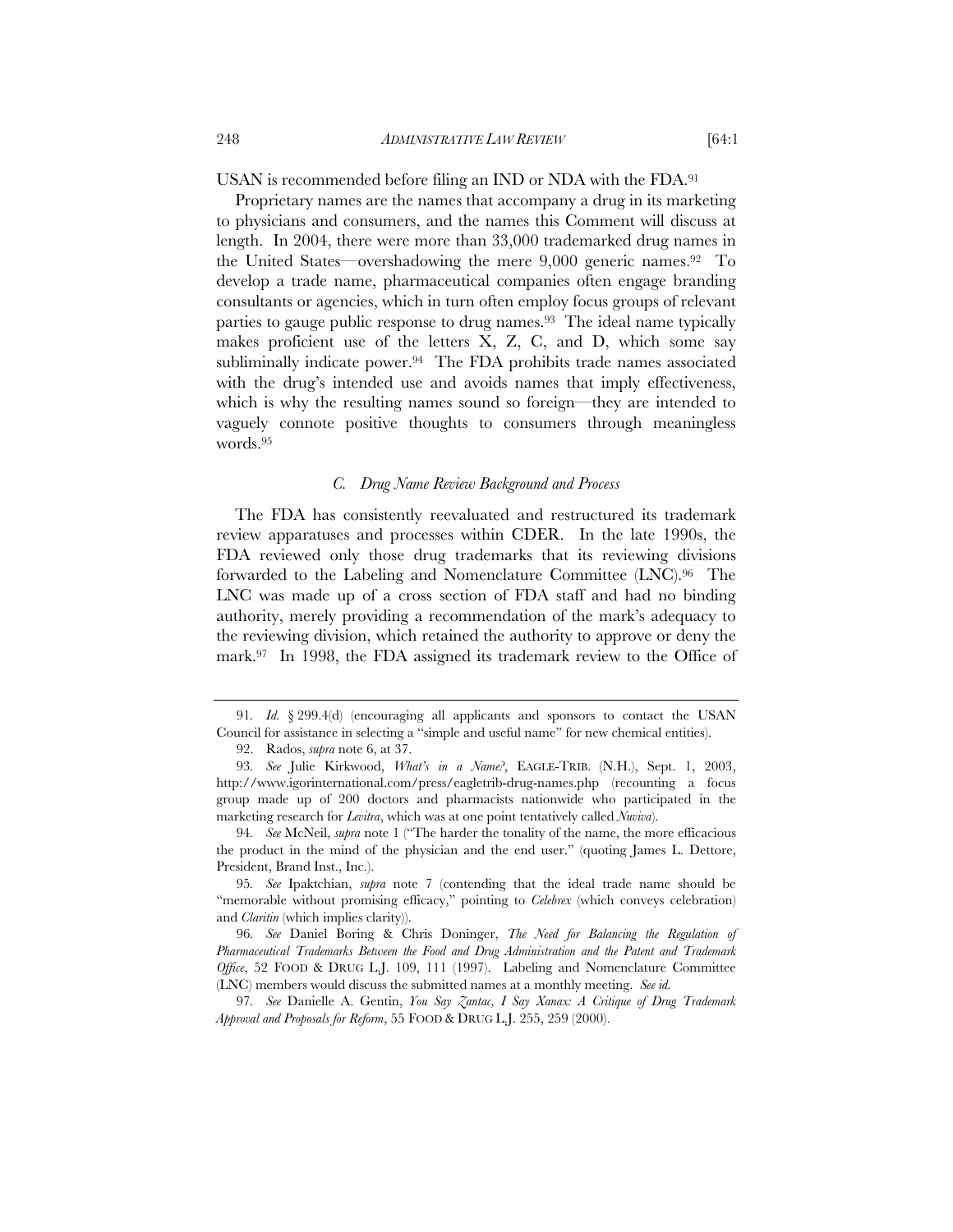Post-Marketing Drug Risk Assessment (OPDRA),<sup>98</sup> where the mark was subject to a more stringent "safety risk assessment," from which the OPDRA developed recommendations.99 In 2002, the FDA reorganized its risk management function under the Office of Drug Safety, where trademark review was transferred to the Division of Medication Errors and Technical Support (DMETS).100 The FDA later renamed DMETS as the Division of Medication Error Prevention and Analysis (DMEPA), which is now the current incarnation of the FDA trademark review apparatus.<sup>101</sup> Though DMEPA was originally like the previous incarnations—providing a recommendation on drug names to the reviewing division that retained authority—the FDA delegated all trademark review authority to DMEPA on April 29, 2009.102

DMEPA's trademark review is set in motion as early as Phase 2 of the NDA process.103 The sponsor submits its first and second choices for a proprietary name, which is forwarded to DMEPA to evaluate the trademark.<sup>104</sup> This could be before, during, or after the PTO conducts its review, but as previously noted, the timeframe is irrelevant because the FDA accords no weight to the PTO's decision.105 The DMEPA review includes the following elements: (1) an analysis of similar names and marks; (2) a review by the FDA's Division of Drug Marketing and Advertising

100. *See* Clifford, *supra* note 11.

<sup>98</sup>*. See* Clifford, *supra* note 11.

<sup>99</sup>*. See* Marc J. Scheineson, *FDA Limits on Dual Trademarks Tread on Patient Safety and Law*, LEGAL BACKGROUNDER (Wash. Legal Found.), Apr. 25, 2003, at 2, *available at*  http://www.wlf.org/upload/042503LBScheineson.pdf (noting that approval authority still rested with the reviewing division or the director of the Office of Drug Evaluation, and that the focus would be on reducing the potential for errors associated with "look-alike or soundalike" names).

<sup>101</sup>*. See DSI Participates in FDA Meeting on Naming, Labeling and Packaging*, BRANDNEWS (Drug Safety Inst.), July 2010, at 1. *See generally* OFFICE OF NEW DRUGS & OFFICE OF SURVEILLANCE & EPIDEMIOLOGY, CTR. FOR DRUG EVALUATION & RESEARCH, MANUAL OF POLCIES AND PROCEDURES 6720.2, PROCEDURES FOR HANDLING REQUESTS FOR PROPRIETARY NAME REVIEW 2 (2009) [hereinafter MAPP 6720.2] (listing Division of Medication Error Prevention and Analysis (DMEPA) procedures for handling proprietary name requests); Maury M. Tepper, *Preparing for the Future Pharmaceutical Trademark Regime*, WORLD TRADEMARK REV., Apr.–May 2010, at 33, 34, *available at*  http://www.worldtrademarkreview.com/Issues/Article.ashx?g=397eb2ec-ccbe-4938-b06ba77edb5a3567 (describing DMEPA's final responsibility for decisions on pharmaceutical trademarks).

 <sup>102.</sup> Tepper, *supra* note 101, at 34 (noting also that any appeals of DMEPA decisions are now communicated directly between the sponsor and DMEPA).

<sup>103</sup>*. See id.*

<sup>104</sup>*. See id.* at 35; MAPP 6720.2, *supra* note 101, at 8.

<sup>105</sup>*. See* Holley, *supra* note 13, at 20 (showing that the review criteria and concerns are different for FDA and PTO).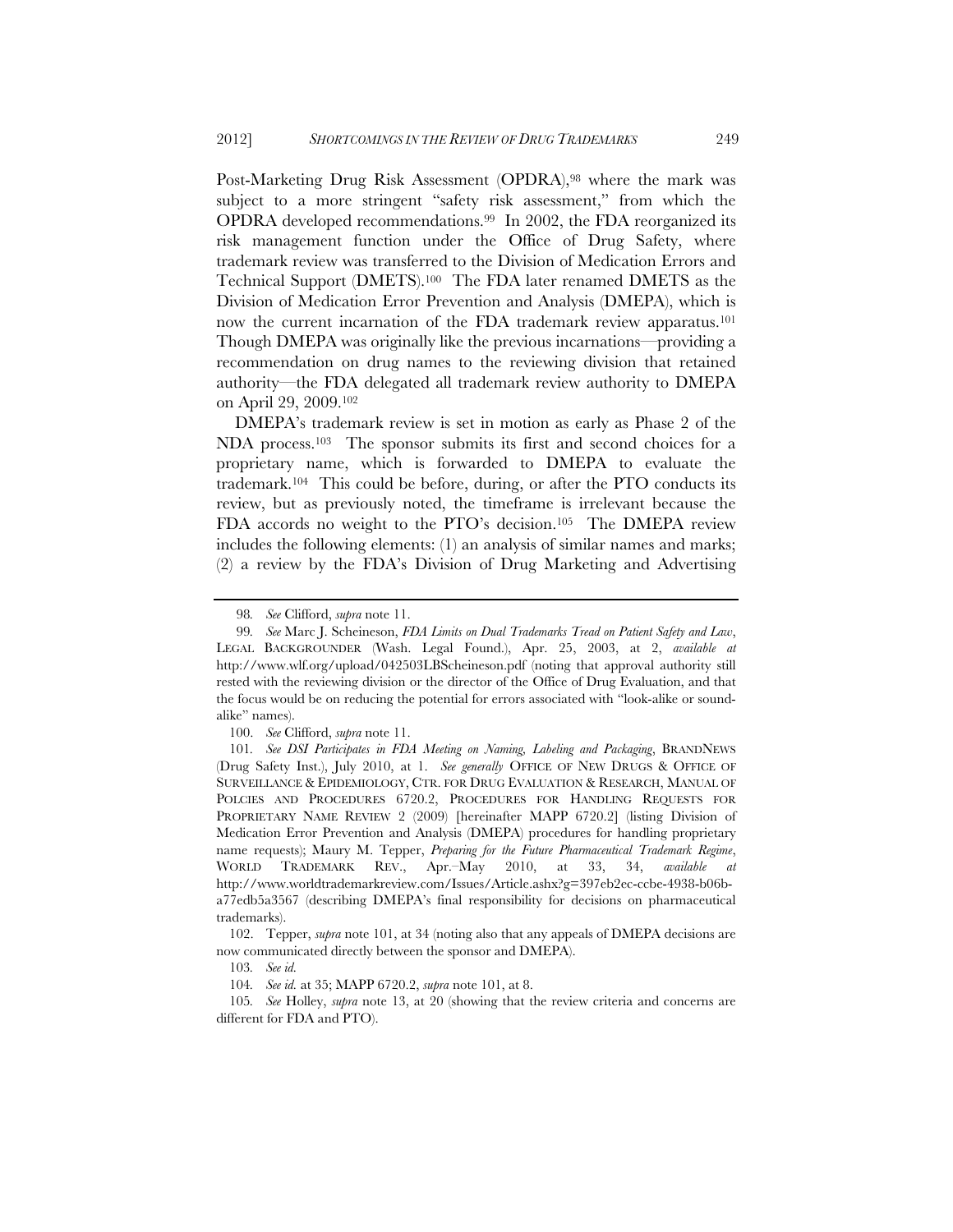Compliance to determine whether the name implies an unsubstantiated claim or is misleading;  $(3)$  a simulation to find situations where the name would be incorrectly identified when written or spoken;<sup>106</sup> and (4) a comprehensive analysis to determine potential errors the name may cause.107 If the trademark is approved, such approval is merely tentative, and the mark must be reevaluated by DMEPA ninety days before the drug itself is approved to ensure that no confusion has surfaced in the time lapsed since the initial approval.<sup>108</sup>

# *D. The Pilot Program*

The DMEPA review process, however, is currently subject to change. The 2007 reauthorization and expansion<sup>109</sup> of the Prescription Drug User Fee Act (PDUFA)110 significantly broadened and strengthened the FDA's drug safety program.111 In conjunction with the PDUFA reauthorization, the FDA agreed to implement a pilot program enabling participant drugmakers to evaluate proposed names and submit the data to the FDA for review, thus shifting the FDA's role from testing to evaluating data.112 In the program, the FDA asks participants to offer two submissions for each potential trademark—one with the original materials and another with more comprehensive data.<sup>113</sup> DMEPA then conducts two separate reviews, the first in the usual manner and the second with the new data; both review teams meet to compare conclusions.114 The comprehensive data within

108*. See* Tepper, *supra* note 101, at 34; Clifford, *supra* note 11.

 109. Food & Drug Administration Amendments Act of 2007, Pub. L. No. 110-85, 121 Stat. 823 (codified as amended in scattered sections of 21 U.S.C.).

 <sup>106.</sup> Tepper, *supra* note 101, at 34; *see* Clifford, *supra* note 11 ("Verbal analysis is . . . conducted in simulated clinical environments to assess potential communication errors with other sound-alike drugs.").

 <sup>107.</sup> CTR. FOR DRUG EVALUATION & RESEARCH, U.S. FOOD & DRUG ADMIN., HOW FDA REVIEWS PROPOSED DRUG NAMES 2–4 (2010), http://www.fda.gov/downloads/ Drugs/DrugSafety/MedicationErrors/ucm080867.pdf.

<sup>110.</sup> Pub. L. No. 102-571, 106 Stat. 4491 (1992) (codified as amended in scattered sections of 21 U.S.C.).

 <sup>111.</sup> U.S. FOOD & DRUG ADMIN., PDUFA PILOT PROJECT: PROPRIETARY NAME REVIEW CONCEPT PAPER 1 (2008) [hereinafter PROGRAM PROPOSAL], http://www.fda.gov/ downloads/Drugs/GuidanceComplianceRegulatoryInformation/Guidances/ ucm072229.pdf.

<sup>112</sup>*. Id. See generally* Pilot Program to Evaluate Proposed Name Submissions; Concept Paper; Public Meeting, 73 Fed. Reg. 27,001, 27,001–02 (May 12, 2008) (publicizing a meeting to discuss logistics of the pilot program); Pilot Program to Evaluate Proposed Proprietary Name Submissions; Procedures To Register for Participation and Submit Data, 74 Fed. Reg. 50,806 (Oct. 1, 2009) (soliciting participants for the pilot program).

 <sup>113.</sup> PROGRAM PROPOSAL, *supra* note 111, at 8.

<sup>114</sup>*. Id.* (indicating the first review evaluates an applicant's proprietary name according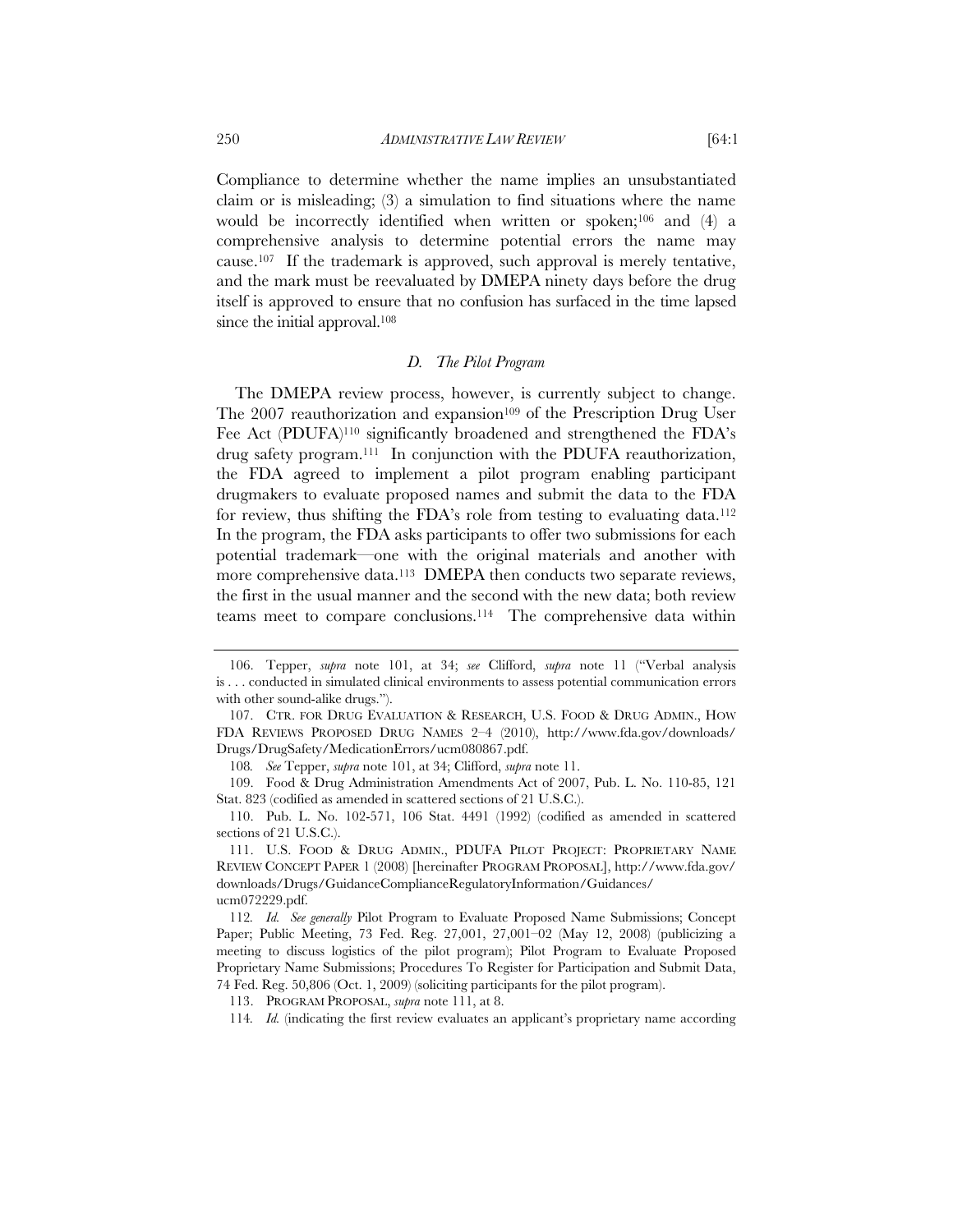such submissions are comprised of a new, systematic approach to evaluating the safety of a trademark, including the following seven aspects: preliminary screening,<sup>115</sup> a USAN stem search,<sup>116</sup> review for similarities,<sup>117</sup> computational methods,118 medication error data,119 name simulation studies,120 and a failure mode and effects analysis.121 The outcome of the pilot program, which was slated to close in 2011, is still uncertain, but it has succeeded in providing pharmaceutical companies a transparent rubric with which they can evaluate trademarks.<sup>122</sup>

# IV. STRENGTHS AND WEAKNESSES OF INDEPENDENT DUAL-AGENCY REVIEW

The dual-agency review structure presents a number of obstacles to the efficiency of new drug approval, though the situation is not devoid of promise. The FDA's pilot program has been a remarkable step forward.123

to the new methods and the second review analyses the proposed proprietary name using the FDA's traditional approach). "At the end of the review process . . . the two reviewers, along with other FDA experts in proprietary name review, will meet to discuss the data and their conclusions." *Id.*

<sup>115</sup>*. Id.* at 11–12; *see also* LALLEMAND, *supra* note 68, at 11 (explaining that preliminary screening merely indicates a first-step review to ensure that the mark does not use any medical abbreviations or dosing instructions).

 <sup>116.</sup> PROGRAM PROPOSAL, *supra* note 111, at 13. The USAN stem cannot be used as a part of the trade name for a drug.

<sup>117</sup>*. Id.* at 13–14. This review is for orthographic and phonetic similarities and involves a comprehensive search to eliminate potential similarities to existing marks.

<sup>118</sup>*. Id.* at 15–16. "Some analysis must be applied to determine which of those names may bear a degree of similarity sufficient to contribute to a potential medication error;" however, the FDA did not articulate a rubric for making this determination, instead merely listing recommended data to include. Tepper, *supra* note 101, at 36. Pilot program participants, therefore, have tremendous influence as to what this step means. *Id.* (arguing that this may be the vaguest step in the pilot program).

 <sup>119.</sup> PROGRAM PROPOSAL, *supra* note 111, at 16 (referring to medication errors involving the active ingredient in the United States or abroad). Most new drugs, however, would not have any such data. *See* Tepper, *supra* note 101, at 36.

 <sup>120.</sup> PROGRAM PROPOSAL, *supra* note 111, at 17–19 (denoting a simulation with focus groups in at least twenty scenarios to ascertain diverse handwriting samples and spoken orders among at least seventy active, practicing volunteers).

<sup>121</sup>*. Id.* at 21–24 (explaining a conditional, two-prong test to determine if any similarities to current drugs would realistically cause errors in a usual practice setting).

<sup>122</sup>*. Cf. id.* at 7 (stating that the FDA expects that program enrollment will last two years).

<sup>123</sup>*. See* LALLEMAND, *supra* note 68, at 11 (contending that the steps outlined in the Pilot Program provide a relatively detailed rubric for drug sponsors to use during premarketing development); Tepper, *supra* note 101, at 36 (predicting the pilot program can increase efficiency and reduce uncertainty).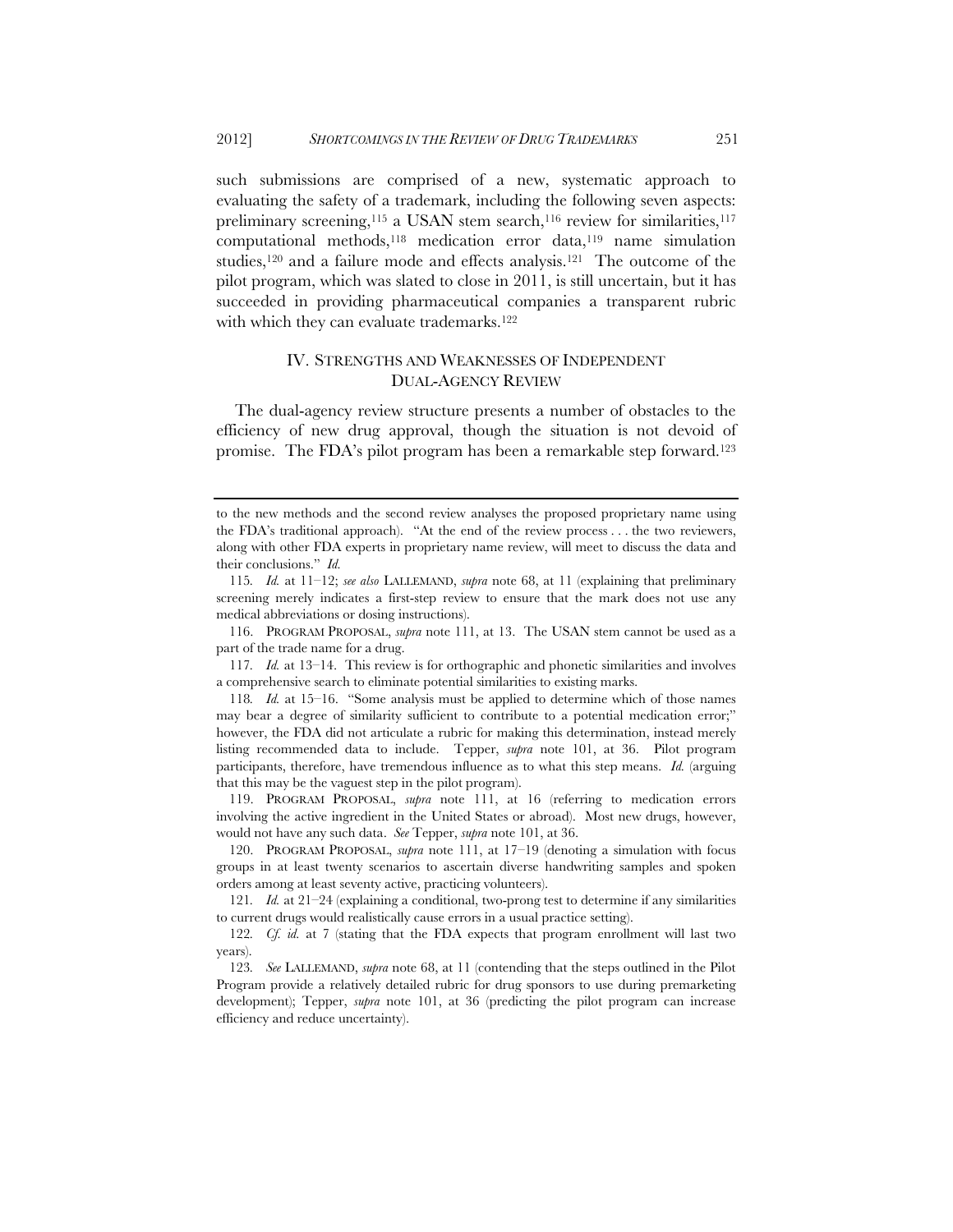The agency has been criticized for its murky approach to trademark review, where pharmaceutical companies and their counsel are largely uncertain of the FDA's review criteria and its impact of producing unpredictable decisions.<sup>124</sup> With the advent of the pilot program, drugmakers have been empowered with a systematic approach to trademark review that, even if the program is scrapped, informs the decisionmaking process when three hundred names are being winnowed to a select few,125 thus increasing the likelihood of mark approval as pharmaceutical companies go forward. As the program's processes become second nature to the major stakeholders in the drug-naming world, it will create a "more synchronous [research], marketing and regulatory relationship."126

On the PTO side of the equation, the use of a "doctrine of greater care" in administrative adjudicative proceedings is a positive step in the right direction because it confirms that the PTO, at least to a certain extent, understands and appreciates the peculiar nature of pharmaceutical marks.127 Any strength in this PTO doctrine is tenuous because the doctrine of greater care is without structure and is not enacted into law at the congressional or administrative level.128

<sup>124</sup>*. See* Boring & Doninger, *supra* note 96, at 114 (noting criticism of the FDA for shrouding its trademark review in secrecy and suggesting publication of guiding principles and general criteria); Herberholz, *supra* note 67, at 123 ("So long as the current system persists in its ambiguity and discretion, pharmaceutical companies will continue to face the risk of wasting millions of dollars on blind development of proposed drug names that the FDA may ultimately reject using subjective criteria not rooted in any specific rule of law."). *But see* CTR. FOR DRUG EVALUATION & RESEARCH AND CTR. FOR BIOLOGICS EVALUATION & RESEARCH, U.S. FOOD & DRUG ADMIN., U.S. DEP'T OF HEALTH & HUMAN SERVS., GUIDANCE FOR INDUSTRY: CONTENTS OF A COMPLETE SUBMISSION FOR THE EVALUATION OF PROPRIETARY NAMES (2010) [hereinafter 2010 GUIDANCE], http://www.fda.gov/ downloads/Drugs/GuidanceComplianceRegulatoryInformation/Guidances/ucm075068 .pdf (elucidating for the first time what the FDA considers when it evaluates drug trademarks in guidance for pharmaceutical companies); Guidance for Industry on the Contents of a Complete Submission for the Evaluation of Proprietary Names; Availability, 75 Fed. Reg. 6210 (Feb. 8, 2010) (publicizing the release of the drug name review guidance).

<sup>125</sup>*. See* LALLEMAND, *supra* note 68, at 7.

<sup>126</sup>*. Id.* at 11 (quoting Martin Burke, Managing Director, Thomson CompuMark).

<sup>127</sup>*. Compare* Alfacell Corp. v. Anticancer Inc., 71 U.S.P.Q.2d (BNA) 1301, 1306 (T.T.A.B. 2004) (supporting a finding of likelihood of confusion with the doctrine of greater care), *with* Baseball Am. Inc. v. Powerplay Sports Ltd., 71 U.S.P.Q.2d (BNA) 1844, 1848 (T.T.A.B. 2004) (citing *In re* E.I. du Pont de Nemours & Co., 476 F.2d 1357, 1361 (C.C.P.A. 1973) (conducting the traditional trademark confusion analysis with the *du Pont* factors for Class 16 paper and printed goods).

<sup>128</sup>*. See* Herberholz, *supra* note 67, at 101 n.25 (explaining that the doctrine of greater care requires a more stringent quantum of proof and noting that such quantum of proof is unclear because it has not been made law).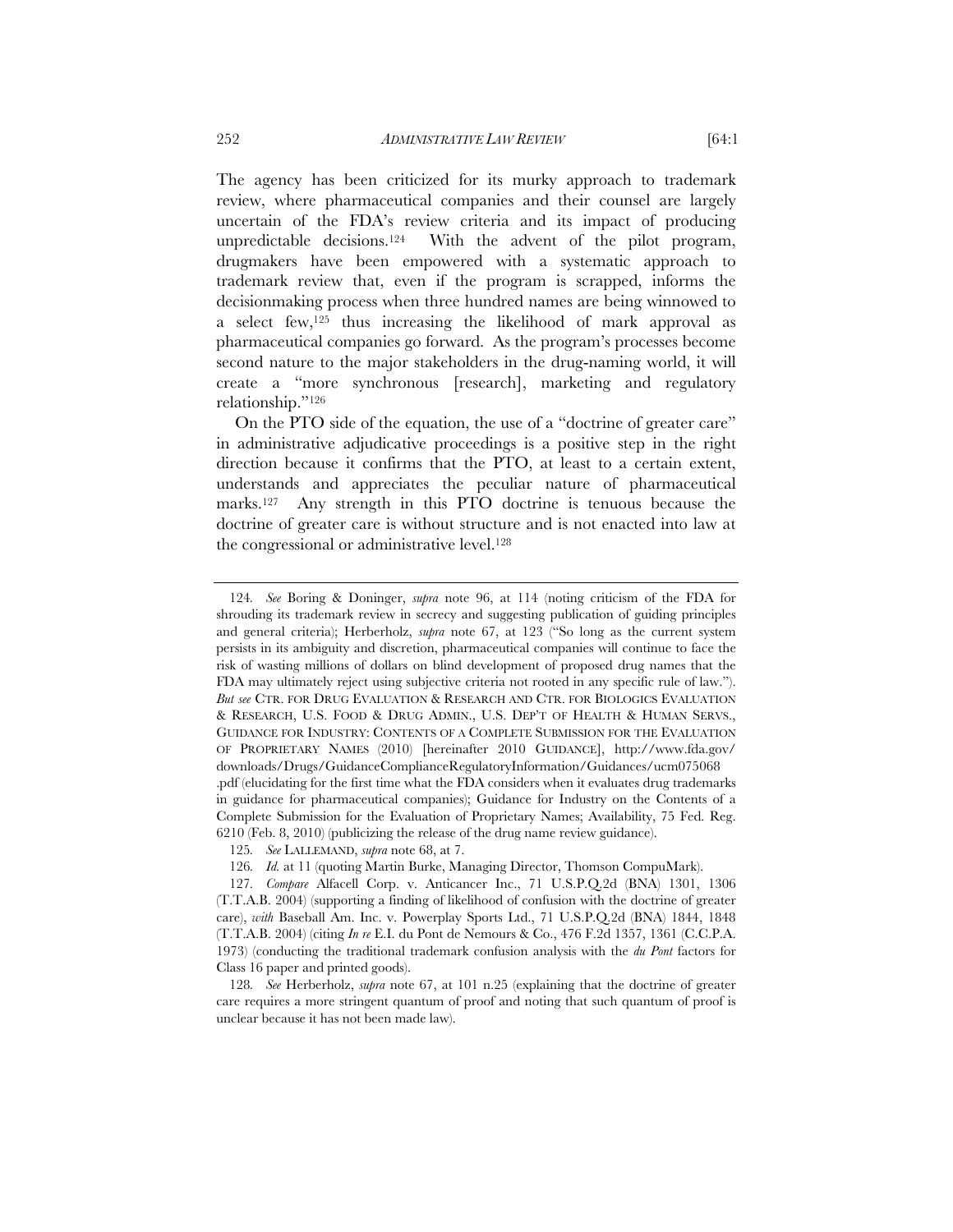Despite these advancements, there is a litany of problems with the dualagency structure. Most notably, this approach leaves the PTO reviewing trademarks with no discernible meaning because the marks are simply names—they could be legitimate, they could be decoys, or they could be safety submissions, but no matter what, the PTO is in the dark.<sup>129</sup> The PTO's approval then becomes a simple rubber-stamp process, thereby according the FDA its true authority to meaningfully assess the trademark. This practice eviscerates the PTO's ability to fulfill its legislative duty of regulating trademarks and presents an administrative quandary as to whether the FDA has the authority to overtake the PTO in practice.<sup>130</sup>

In addition, the ITU provision conditions approval on the trademark owner using the mark in commerce within a maximum of three years following a notice of allowance. This requirement presents problems for pharmaceutical companies because they are subject to the FDA's separate review of both the drug and its mark, a review that could stretch well past the expiration of the PTO's conditional approval.131 The resulting uncertainty creates a gamble wherein drugmakers must strategically aim to file at the appropriate time with the PTO while approximating the estimated completion of the NDA process.132 Pharmaceutical companies are then forced to abuse the ITU option by filing their cluster of names<sup>133</sup> with full knowledge that some will not be used in commerce, which prevents others from using perfectly good trademarks in the marketplace.134 Additionally, since the ITU trademarks are published on the principal register, another company can effectively appropriate a mark for itself if the applicant does not receive FDA approval in time to satisfy the PTO.135 In

 <sup>129.</sup> Companies may submit numerous names to the PTO to prevent competitors from knowing the real drug or to have an arsenal at the ready in case of rejection by the FDA. *See* Herberholz, *supra* note 67, at 118–19; LALLEMAND, *supra* note 68, at 7.

<sup>130</sup>*. But see* Herberholz, *supra* note 67, at 120 (reasoning that such a concern exalts form over function because drug trademarks cannot be used in commerce unless approved by both agencies, so it makes no difference which order the decisions come in).

<sup>131</sup>*. See id.* at 119 (noting that completion of the FDA review "no earlier than 1.5 years into Phase III clinical trials will help ensure that the PTO's intent-to-use provisions are not ultimately exhausted").

<sup>132</sup>*. See id.* (stating there are "temporal hurdles associated with complying with the PTO's intent-to-use provisions").

 <sup>133.</sup> Thomson CompuMark, a division of Thomson Reuters, even counsels its potential pharmaceutical clients to "file early, file often." LALLEMAND, *supra* note 68, at 12.

<sup>134</sup>*. See* Herberholz, *supra* note 67, at 119 (explaining that because the PTO does not place restrictions on the number of intent-to-use applications that may be filed for a drug, applicants lock up marks they never intend to use).

<sup>135</sup>*. Id.* at 118. Competitor poaching of trademarks is a significant weakness in the trademark regulatory system because it allows the opposite of what trademarks exist to prevent—the appropriation of a given mark in commerce by another party. *See* 1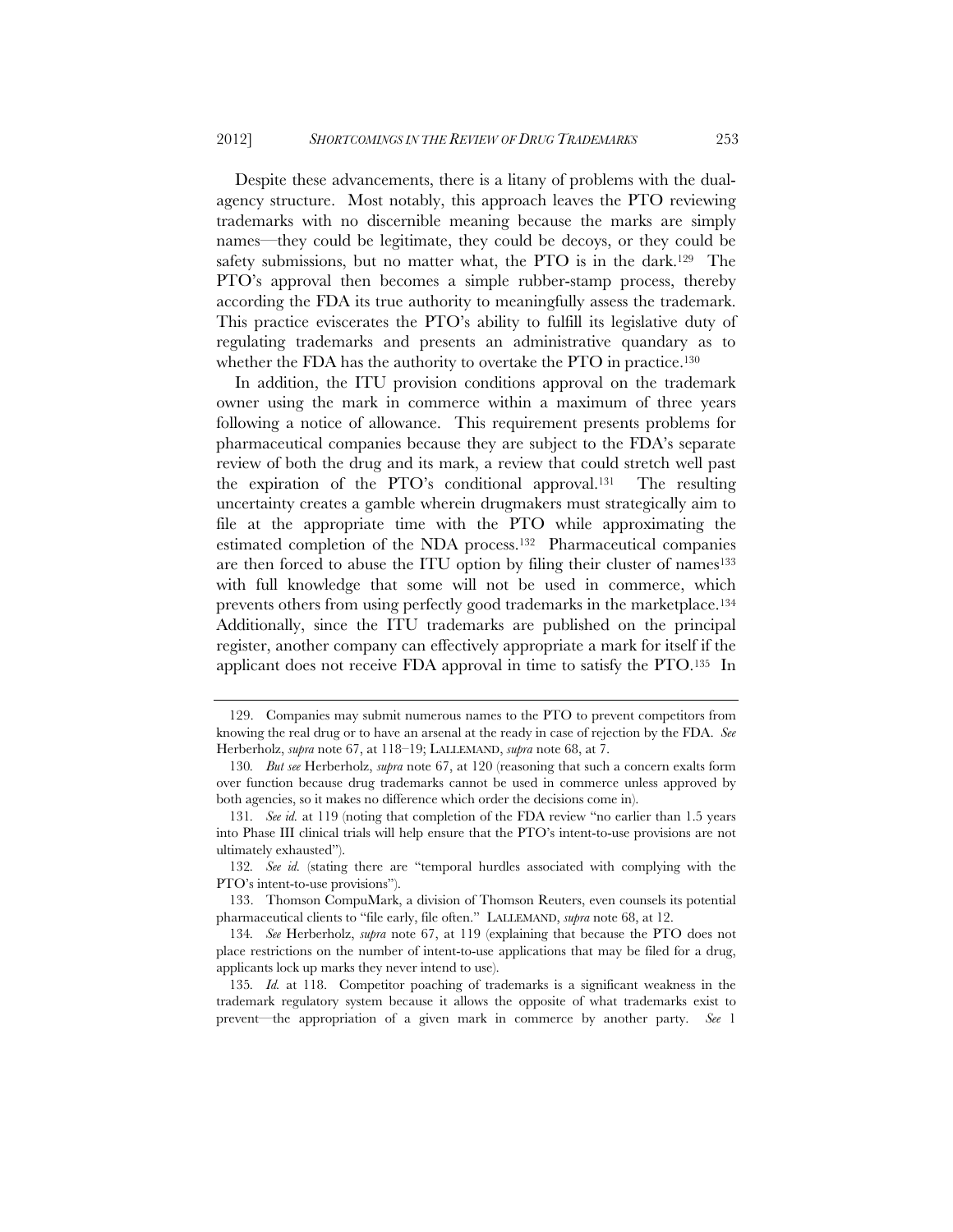the end, the disparate timelines of the dual-agency review wastes PTO resources and makes the agency less efficient.136

The resources wasted by the PTO reviewing unnecessary trademarks is dwarfed by the amount of money wasted by pharmaceutical companies paying top dollar to branding consultants and trademark lawyers to devise a list of winning names and then get them registered.137 Hundreds of thousands of dollars, perhaps even millions, are spent on consultants to create the perfect name,138 and more is spent on the lawyers. With drugmakers spending so much, and particularly now that the burden of obtaining data appears to be shifting to the private sector under the pilot program,139 a new system free from redundancy and abuse is necessary. Global filings for pharmaceutical trademarks have risen over 300% in the last thirty years to 238,010 in 2010.140 Even if the pilot program results in a structured system for drug trademarks on the FDA side, the other side of the dual-agency review must be addressed and remedied in kind.

# V. RECOMMENDATIONS FOR A BETTER APPROACH

## *A. What Others Have Proposed*

Any proposals should be in light of what has previously been proffered as a possible solution. Because the FDA has reorganized its trademark review function on such a frequent basis, some commentators' recommendations address a review structure that is no longer applicable,<sup>141</sup> but their recommendations still merit discussion.

As far back as 1997, Daniel Boring (then-chair of the LNC) and Chris

MCCARTHY, *supra* note 11, § 2:2 (stating one of the goals of trademark law is to "protect the plaintiff's infringed trademark as property").

 <sup>136.</sup> Herberholz, *supra* note 67, at 119.

<sup>137</sup>*. See* McNeil, *supra* note 1 (calling \$2 million spent creating an unused drug name "chump change" (quoting Bill Trombetta, Professor of Pharmaceutical Marketing, St. Joseph's Univ.)).

<sup>138</sup>*. See id.* Though the article is silent on the matter, it is likely that legal costs are not included in the *Times*' estimate.

<sup>139</sup>*. See* Tepper, *supra* note 101, at 35 ("At the conclusion of the two-year pilot scheme, the FDA will . . . determine whether it is feasible to accept data from sponsors in lieu of engaging in its own data generation exercise").

 <sup>140.</sup> LALLEMAND, *supra* note 68, at 3 (referencing a graph (Figure 1) that shows a sharp rise in filings around 2002).

<sup>141</sup>*. See, e.g*., Boring & Doninger, *supra* note 96, at 114 (addressing the shortcomings of the now-defunct LNC); Gentin, *supra* note 97, at 265 (proposing changes to the LNC as well); Herberholz, *supra* note 67, at 124 (offering suggestions before the pilot program brought FDA processes to light).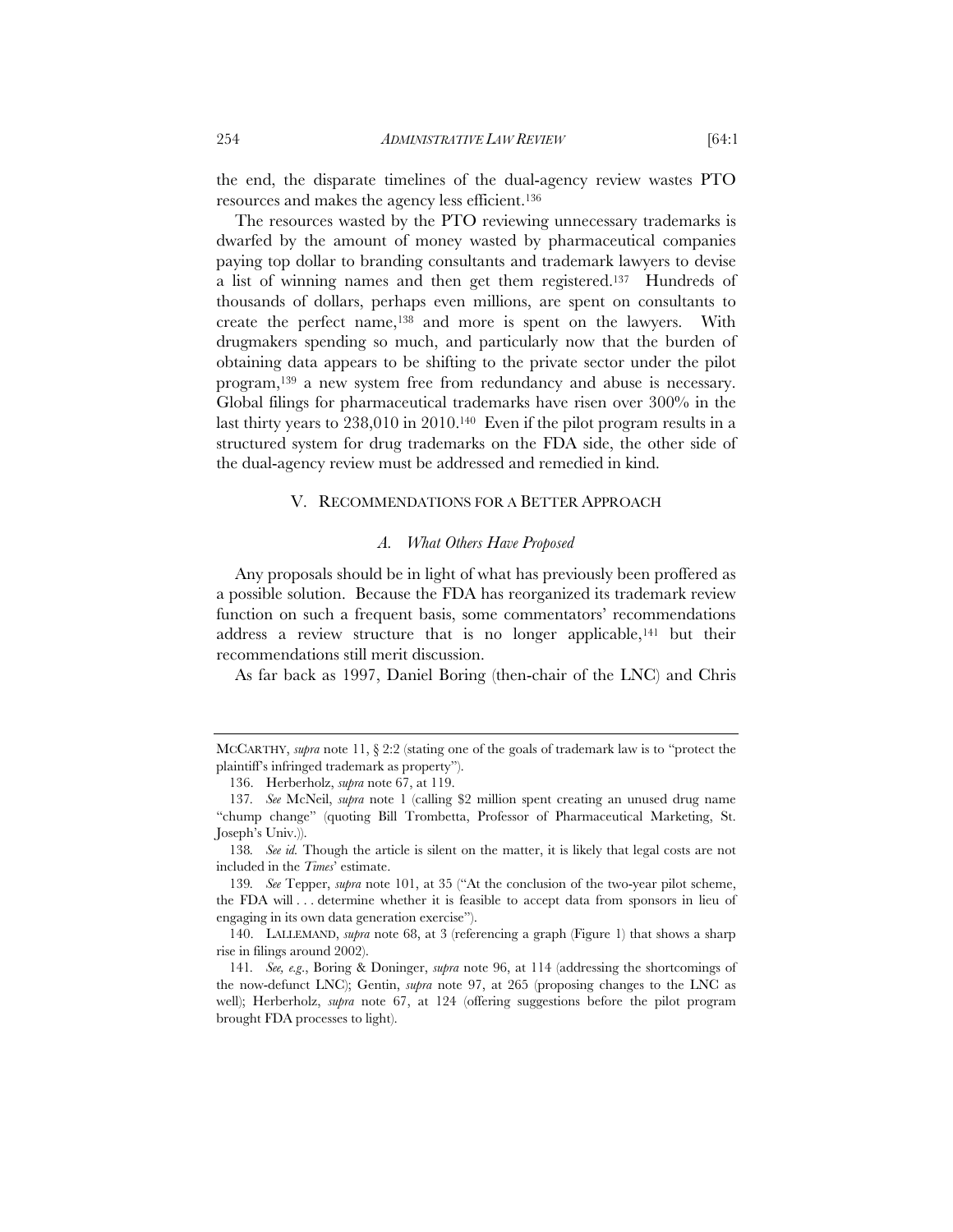Doninger (an examining attorney in Class 5 at the PTO)<sup>142</sup> offered three central recommendations to increase efficiency in pharmaceutical trademark review on both sides of the dual-agency divide.143 They first proposed the publication of LNC trademark review factors, which at the time were largely unspoken, specifically pointing to a document that purported to crystallize the LNC's review process.<sup>144</sup> The two asserted that publication of this document would apprise the industry of the committee's approach and allow it to self-correct.145 Boring and Doninger then suggested adding PTO personnel to the LNC as a means of preventing the FDA from acting independently from the PTO.146 The authors concluded by proposing the PTO alter its approach to pharmaceutical applications by refusing to review those trademarks that have yet to be reviewed by the FDA, effectively granting the PTO final say over registration.<sup>147</sup>

Not long after Boring and Doninger, in 2000, Danielle Gentin proposed empowering the LNC within the FDA and increasing dialogue between the two agencies148 after dismissing options such as assigning full authority to either the PTO or FDA.149 She contended that bestowing upon the LNC the authority to bind the rest of the FDA in its trademark decisions would be efficient and effective in creating a systematic process.<sup>150</sup> Gentin reasoned that the LNC's recommendation (or lack thereof) for a trademark to the PTO would inform the PTO's ability to make an appropriate

 <sup>142.</sup> Recall that the LNC was the central apparatus of FDA trademark review and that Class 5 is the PTO classification for pharmaceutical marks. In other words, these two were essentially the definitive voices on the issue from both agencies at the time.

<sup>143.</sup> Boring & Doninger, *supra* note 96, at 114–16.

<sup>144</sup>*. Id*. at 114. This document was entitled *Guidance for Industry on Proprietary and Established Drug Names*, *id.*, which seems substantially similar to the guidance published in 2010. *See generally* 2010 GUIDANCE, *supra* note 124.

<sup>145</sup>*. See* Boring & Doninger, *supra* note 96, at 114 (advocating the publication of the document, among other reasons, to provide the industry an opportunity to comment and supply constructive criticism).

<sup>146</sup>*. Id.* at 115 (contending that the inclusion of PTO personnel would contribute to the LNC's compositional balance and increase industry confidence).

<sup>147</sup>*. Id.* at 115–16 (insisting this proposal would accord deference to the FDA's safety inquiry and allow confidentiality to be maintained in the process).

 <sup>148.</sup> Gentin, *supra* note 97, at 264–66 (observing that an FDA regulation empowering the LNC "would send a powerful message to pharmaceutical companies, encouraging more careful selection of potential marks").

<sup>149</sup>*. Id*. at 263 (arguing that vesting all authority in either the PTO or the FDA is illconceived because of the different goals of each agency).

<sup>150</sup>*. See id.* at 264. Gentin also proposed requiring all drug names to receive LNC review, *id.*, as opposed to the voluntary basis on which the reviewing FDA divisions sought LNC review.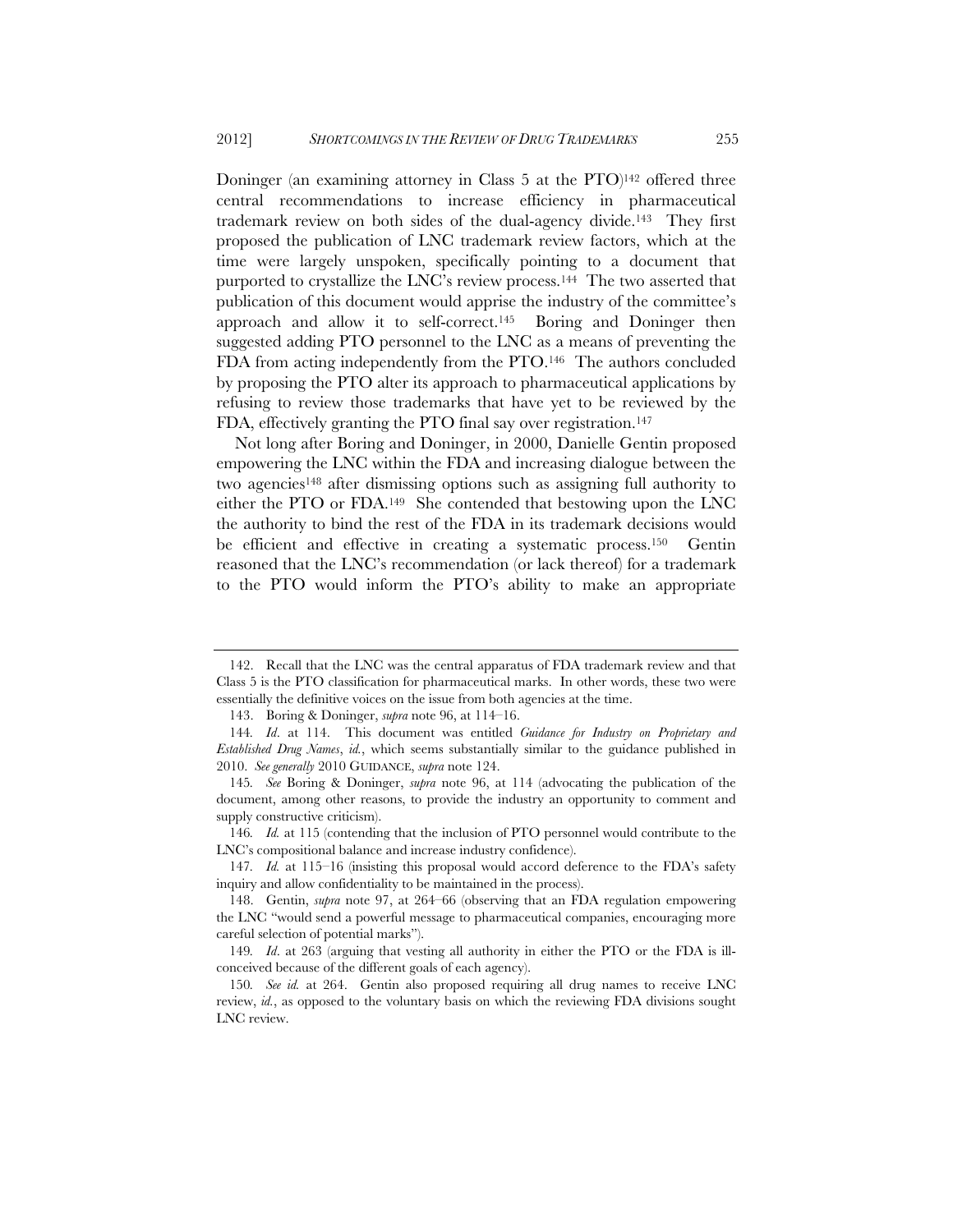decision regarding federal registration.151

Years later in 2007, long after the LNC's existence, Dana Herberholz proposed recommendations for both agencies.152 First, he argued, the PTO should limit the number of ITU applications that drugmakers can file and refuse to accept any pharmaceutical trademark applications until the FDA completes its review at a certain point during Phase 3 trials, instead of during Phase 2 of the NDA process.153 Second, Herberholz advocated for the FDA's trademark review guidelines and criteria to be codified, like the PTO's, because their absence imposes an undue burden on pharmaceutical companies.154 Finally, he criticized the FDA's orthographic and phonetic confusion analysis as too limited,155 proposing instead to broaden the sample size.<sup>156</sup>

Recently, Deirdre A. Clarke, a student at Loyola New Orleans, addressed the dual-agency review directly, coming to a conclusion similar to this Comment's.157 Clarke first proposed the creation of a joint commission to review drug names, wherein the review functions of each agency would be melded to focus on all aspects of the likelihood of confusion analysis.158 Clarke recommended that, in the alternative to a joint commission, the agencies could establish a joint federal advisory committee to review the regulatory framework of each agency and make recommendations toward collaboration and efficiency.159 Finally, Clarke

154*. Id.* at 122–24 (explaining that the lack of clear guidelines and criteria is expensive and wasteful).

 155. Before the pilot program, the DMETS's verbal and handwriting confusion analysis samples were comprised only of FDA employees. *See id*. at 125 (citing Transcript of Public Meeting, FDA Institute for Safe Medication Practices, Evaluating Drug Names for Similarities: Methods and Approaches (June 26, 2003)) (expressing dismay that the FDA samples around 130 of its employees rather than utilizing the "qualified and diverse" base of physicians and pharmacists across the United States).

156*. Id.* at 124–25 (recommending the FDA include a randomized sample of physicians and pharmacists).

 157. Deirdre A. Clarke, Comment, *Proprietary Drug Name Approval: Taking the Duel Out of the Dual Agency Process*, 12 LOY. J. PUB. INT. L. 433, 455–60 (2011) (arguing for more collaboration and a joint venture between the FDA and the PTO).

158*. Id.* at 455 (recommending, somewhat paradoxically, that a joint commission would "*respect the differences*" in the confusion analysis "by honing the expertise of both agencies to *focus on all aspects*" of the analysis (emphases added)).

159*. Id.* at 458–59 (comparing the prospect of a federal advisory committee to another such committee created between the Securities and Exchange Commission and the

<sup>151</sup>*. See id.* at 265 (reasoning that while "the PTO, and not the LNC, should retain the authority to deny trademark registration," the LNC should review trademarks in those areas where the PTO lacks expertise and make recommendations to the PTO about confusing claims).

 <sup>152.</sup> Herberholz, *supra* note 67, at 120–25.

<sup>153</sup>*. Id.* at 120.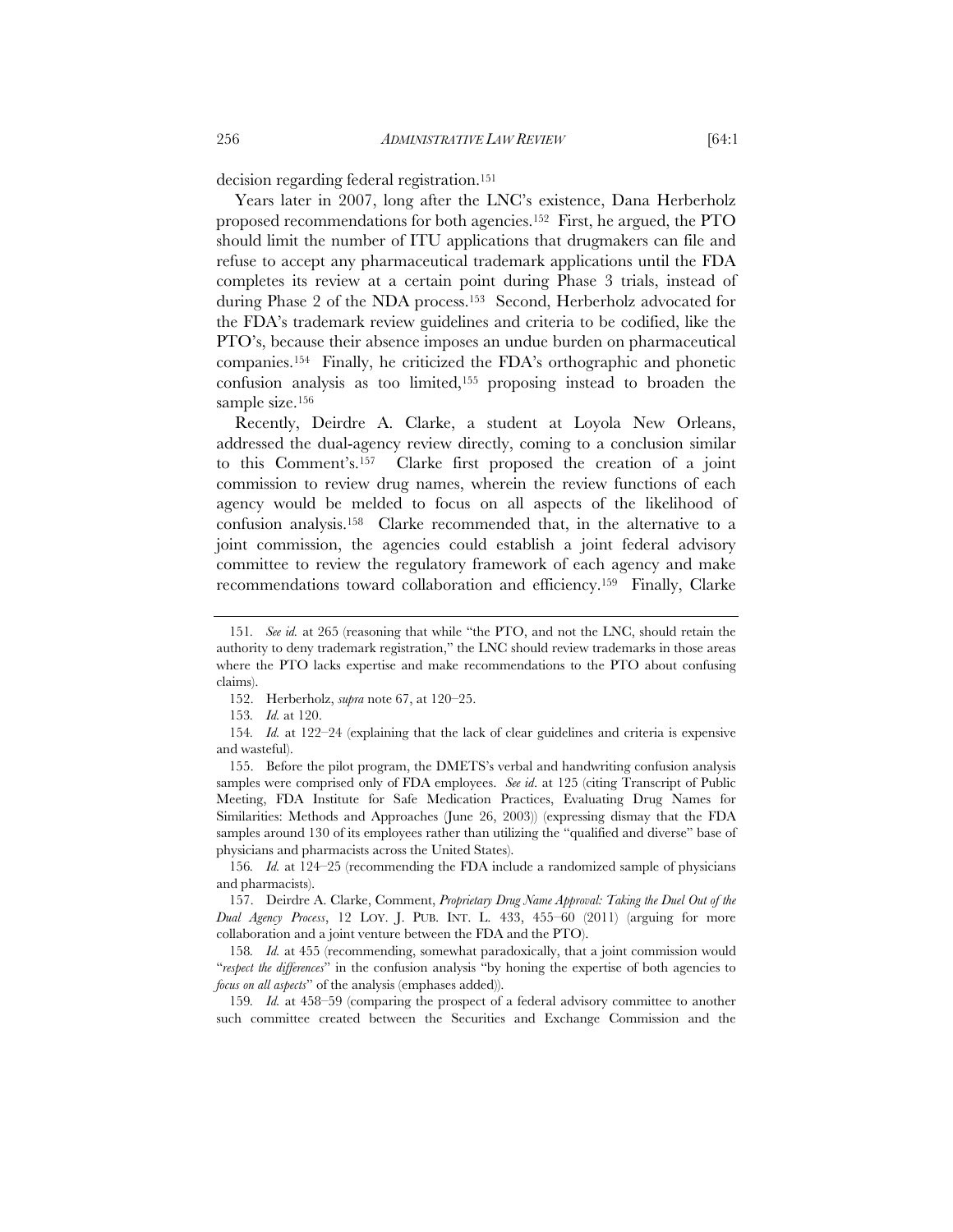concluded, as Herberholz did, with a recommendation to codify the FDA's trademark review criteria and process.160

### *B. Solutions Going Forward*

With the advent of the pilot program and its potential progeny, the FDA's trademark standards and criteria would seem to be a known quantity, negating the need for their publication and making calls for transparency somewhat of a nonissue.161 However, the pharmaceutical industry still believes that, no matter who is gathering the data, the confusion analysis itself is vague and requires clarity.162 The industry has criticized the FDA for reviewing trademarks without any validated measures or processes to define or determine when two names are confusingly similar.163 As such, the FDA should take the initiative to codify its criteria as the PTO has,164 which will promote transparency and benefit both the pharmaceutical companies that sponsor drugs and the FDA personnel who review drug names.

Beyond that persistent concern, the pilot program, barring a dramatic meltdown, is a sound program that empowers pharmaceutical companies, shifting the onus from the government to the private sector. Its approach to review is echoed by the Executive Branch's efforts to reduce unnecessary regulation.165 If the pharmaceutical industry can collect the requisite

162. PhRMA Comments, *supra* note 161, at 8.

163*. Id*.

Commodity Futures Trading Commission, which has "taken an active role in considering and developing solutions to emerging . . . issues of common interest"). This Comment counsels against federal advisory committees because of their temporary mandate, transparency requirements, and nonbinding recommendations. *See infra* notes 178–179 and accompanying text.

 <sup>160.</sup> Clarke, *supra* note 157, at 460; Herberholz, *supra* note 67, at 122–24.

<sup>161</sup>*. See also* 2010 GUIDANCE, *supra* note 124, at 5–6 (shedding even more light on the FDA's review process). *But see* Comments of PhRMa, Periodic Review of Existing Regulations; Retrospective Review Under Exec. Order 13,563, (Docketing FDA-2011-N-0259) (June 27, 2011), [hereinafter PhRMA Comments], http://www.regulations.gov/ #!documentDetail;D=FDA-2011-N-0259-0045 (follow the "PDF" hyperlink) (detailing comments submitted to the FDA by the Pharmaceutical Research and Manufacturers of America, the drug industry's trade organization, in response to the following notice: Periodic Review of Existing Regulations; Retrospective Review Under Exec. Order 13,563, 76 Fed. Reg. 23,520 (Apr. 27, 2011)).

<sup>164</sup>*. See generally* 37 C.F.R. §§ 2.1–11.61 (2010) (codifying the Trademark Rules of Practice (TMRP)).

<sup>165</sup>*. See, e.g.*, Exec. Order No. 13,563, 76 Fed. Reg. 3821–23 (Jan. 21, 2011) (requiring executive agencies to, among other things, conduct cost-benefit analyses before enacting significant regulation and making agencies look retroactively for regulations they can reduce or eliminate).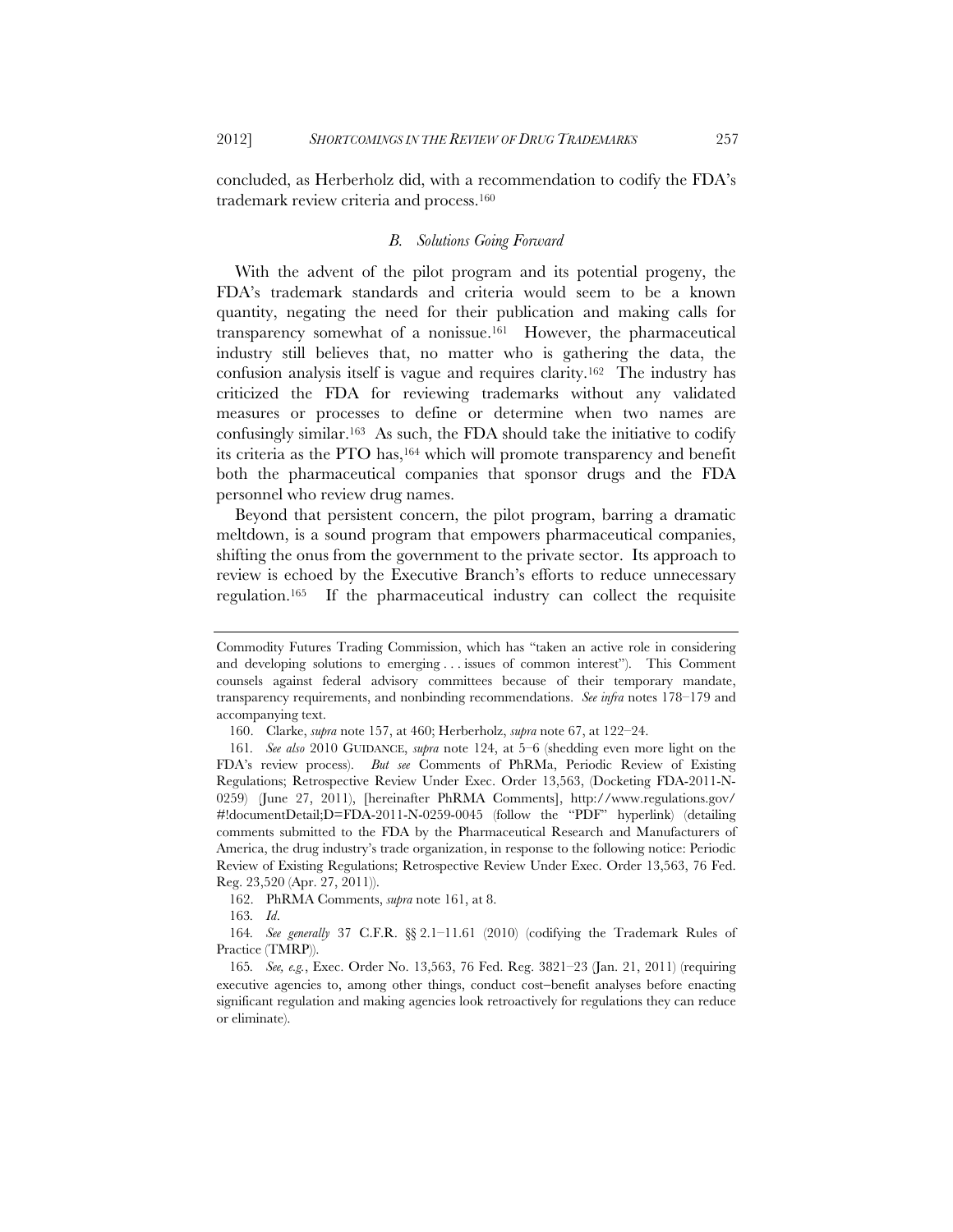trademark data, then it makes sense to relieve the government of such responsibilities and transition it into a purely analytical role. The program should be extended and streamlined with comment and feedback from the participants.

Most importantly, the PTO and the FDA should combine forces in a real and comprehensive way as their statutory duties relate to pharmaceutical trademarks. The effective solution is a joint committee comprised of PTO and FDA personnel that acts as a one-stop shop for regulatory approval of drug names, producing a single decision, binding on both agencies and sponsors, and maintaining the valuable confidentiality that DMEPA currently affords sponsors. In practice, the committee would be similar to the LNC,166 only without the LNC's shortcomings, since the joint committee would include all of the productive strides that DMEPA has made.<sup>167</sup> It would not need to have a set member balance—half PTO, half FDA, for example—because the agencies are not in competition to review trademarks. Rather, if the committee had, hypothetically speaking, seven FDA members (one for each pilot program step), two or three PTO attorney examiners would be sufficient to evaluate proposed marks and perform legal confusion analysis. The PTO would then perform its inquiry in tandem with the FDA and return one decision to the sponsor; a rejection from either agency on the committee would result in an overall rejection. Likewise, approval from both sides would result in overall approval. The sponsor's submission to the PTO would still be under the PTO's statutory authority for ITU applications, and the ITU provisions would still apply to the trademark's approval.168 While the FDA's inquiry would remain mandatory, drug sponsors would not be forced to obtain federal registration for their trademarks, though it is difficult to imagine a scenario where a sponsor would forego the opportunity to register its mark.

Centralizing each agency's efforts would synchronize the timeline that is hampering drugmakers, thus eliminating the need for pharmaceutical companies to play the guessing game of when to file trademark applications. But there is much more to be gained through a joint

 <sup>166.</sup> The concept of a joint committee finds its roots in Boring and Doninger's suggestion of the addition of PTO personnel to the LNC. *See* Boring & Doninger, *supra* note 96, at 115 ("Because FDA seeks to have LNC comprised of a range of experts in the many . . . disciplines that affect the use of trademarks on drugs, it would make sense to add personnel from PTO . . . .").

 <sup>167.</sup> Such as reviewing every drug trademark, having the last word on those reviews, and enacting the pilot program. *See supra* notes 96–108 and accompanying text.

 <sup>168.</sup> Approval from the committee would require the drug sponsor to use the trademark in commerce and submit a Statement of Use (SOU) within a maximum of thirty-six months of the decision. *See supra* notes 55–62 and accompanying text.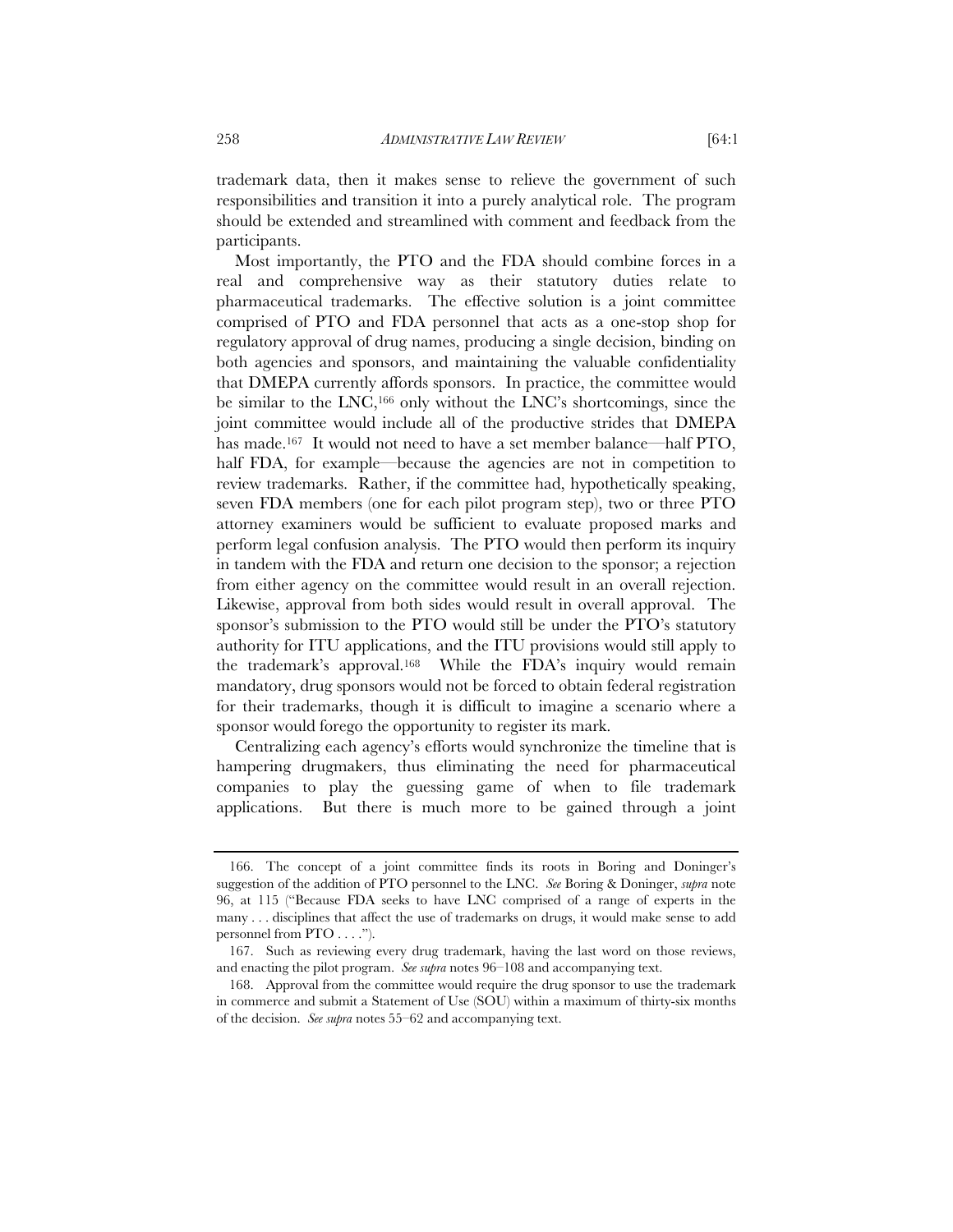committee.

An empowered joint committee would enable drugmakers to assign a preferred name to a drug early in its development just like "normal" commercial products, as there would be no need to maintain an arsenal of registered trademarks in the event that the FDA rejects a name. Since the PTO would be with the FDA on the committee reviewing marks in a synchronous timeline, the PTO would review a sponsor's backup name (or even third choice) at the same time the FDA does rather than forcing sponsors to reset their PTO clocks with new registration applications.<sup>169</sup> In addition to being much more efficient, the newfound lack of divergent timelines and "wargaming" over such timelines would conserve sponsor resources and thus replenish the treasuries at pharmaceutical companies, perhaps allowing them to spend more on research and development.170

A joint committee structure would also reduce the need for pharmaceutical companies to abuse the ITU application option. As mentioned above, $171$  applicants either aim to shield their true trademarks from competitors or they warehouse trademarks in case the FDA rejects any. Regardless of which option is chosen, neither is a bona fide intent to use the mark in commerce. With the confidentiality of the committee providing a safe haven from opportunistic competitors and the need for a trademark warehouse taken away, abuse of the ITU applications should disappear quickly.172 With less ITU abuse and more names that are associated with a drug (as opposed to names existing nebulously, unassigned to actual drugs), the PTO can conduct a more meaningful review. A joint committee would not, however, be able to prevent all ITU application abuse without statutory change at the PTO; concerned companies could still file a collection of applications at the PTO independent of the joint FDA review to shield their prospective marks from competitors.<sup>173</sup>

The clearest advantage to a joint committee approach is the seat it offers

 <sup>169.</sup> Recall that without other registered trademarks at the ready, pharmaceutical companies would have to restart the PTO application process with a new drug name if the FDA rejected its PTO-approved submissions. *See supra* Part IV.

<sup>170</sup>*. See* Gagnon & Lexchin, *supra* note 3, at 32 (noting drugmakers spend almost twice as much on marketing as they do on product development).

<sup>171</sup>*. See supra* notes 67–68 and accompanying text.

 <sup>172.</sup> It is important to note that *complete* confidentiality for trademark review cannot be obtained. At the heart of the PTO's review process is the public listing of marks, allowing for opposition. To allow pharmaceutical companies the ability to avoid a public disclosure would be to undermine competitors' abilities to rightfully challenge an illegitimate mark.

<sup>173.</sup> Only a statutory change mandating drug trademarks be evaluated in the joint committee would prevent such abuse, though it stands to reason that this is a general weakness of the ITU option not exclusive to pharmaceutical marks, as any company can avail itself of this strategy.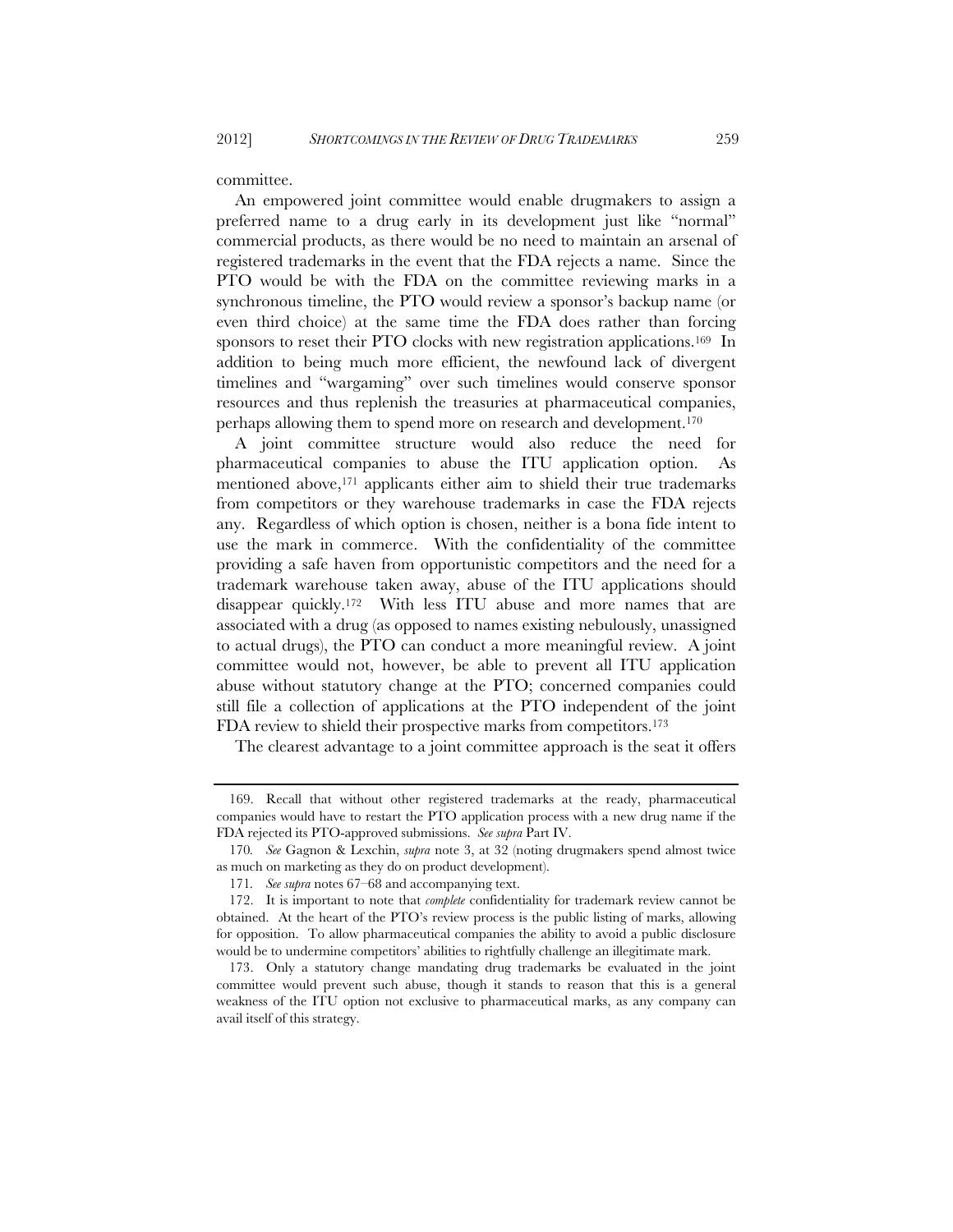the PTO at the drug trademark table. As mentioned above,174 the PTO lacks a meaningful review under the current system, where it exists as a clearinghouse for whatever names pharmaceutical companies would prefer to have lying in wait.175 The PTO will not likely attain the importance that the FDA carries in drug trademark evaluation because the FDA's purpose is to protect consumer health, as opposed to the PTO's protection of intellectual property. Be that as it may, the PTO should function as the equally important coordinate agency in the federal government that it is, and a joint committee would allow it to do so.

#### *C. How the Committee Forms*

The obvious remaining issue is how this committee could be established. Congress certainly has the authority to mandate its creation by statute,  $176$  as Congress frequently sets the course for agency action, but moving anything through both the House of Representatives and Senate is a lengthy and cumbersome order.177 Either the PTO or FDA (or the Executive) has the option to create a federal advisory committee.178 Unsurprisingly, however,

<sup>174</sup>*. See supra* notes 129–130 and accompanying text (noting how the PTO's approval becomes a simple rubber–stamp).

<sup>175</sup>*. See* LALLEMAND, *supra* note 68, at 7 fig.8 (reporting that it is typical for pharmaceutical companies to submit five to ten trademarks to the PTO for registration as opposed to a mere two names to the FDA).

 <sup>176.</sup> Congress could easily base its power to mandate a joint committee in the Commerce Clause, where it already bases its authority to regulate trademarks and drugs. *See generally* The Trade-Mark Cases, 100 U.S. 82 (1879) (invalidating the Trademark Act of 1870 for basing congressional authority to regulate trademarks in the Patent and Copyright Clause); Trademark Act of 1881, ch. 138, 21 Stat. 502 (rooting Congressional authority to regulate trademarks in the Commerce Clause); United States v. 7 Jugs of Dr. Salsbury's Rakos, 53 F. Supp. 746, 752 (D. Minn. 1944) (calling the Federal Food, Drug & Cosmetic Act of 1938 one of the most important Commerce Clause enactments and stating that drug legislation should be given a liberal construction).

<sup>177</sup>*. See* PEW RESEARCH CTR. FOR THE PEOPLE & THE PRESS, MARCH 2010 POLITICAL SURVEY 3 (2010), http://people-press.org/files/legacy-questionnaires/598.pdf (finding that a plurality of survey respondents chose *dysfunctional* as the one word that best describes Congress); JON STEWART ET AL., AMERICA (THE BOOK): A CITIZEN'S GUIDE TO DEMOCRACY INACTION 57 (Jon Stewart et al. eds., 2004) (equating the "convoluted" legislative process in Congress, or "quagmire," to movement through the gastrointestinal tract—satirically of course).

<sup>178</sup>*. See* Federal Advisory Committee Act of 1972, 5 U.S.C. app. 2 §§ 1–16 (2006). Federal advisory committees are created by Congress through statute, by the Executive through executive order, or by directive from an agency head. Whether called commissions, committees, councils, or task forces, they exist to hash out policy opinions and recommendations on topics ranging from organ transplant practices to Department of Homeland Security operations. WENDY R. GINSBERG, CONG. RESEARCH SERV., R40520, FEDERAL ADVISORY COMMITTEES: AN OVERVIEW 1, 8 (2009), http://www.fas.gov/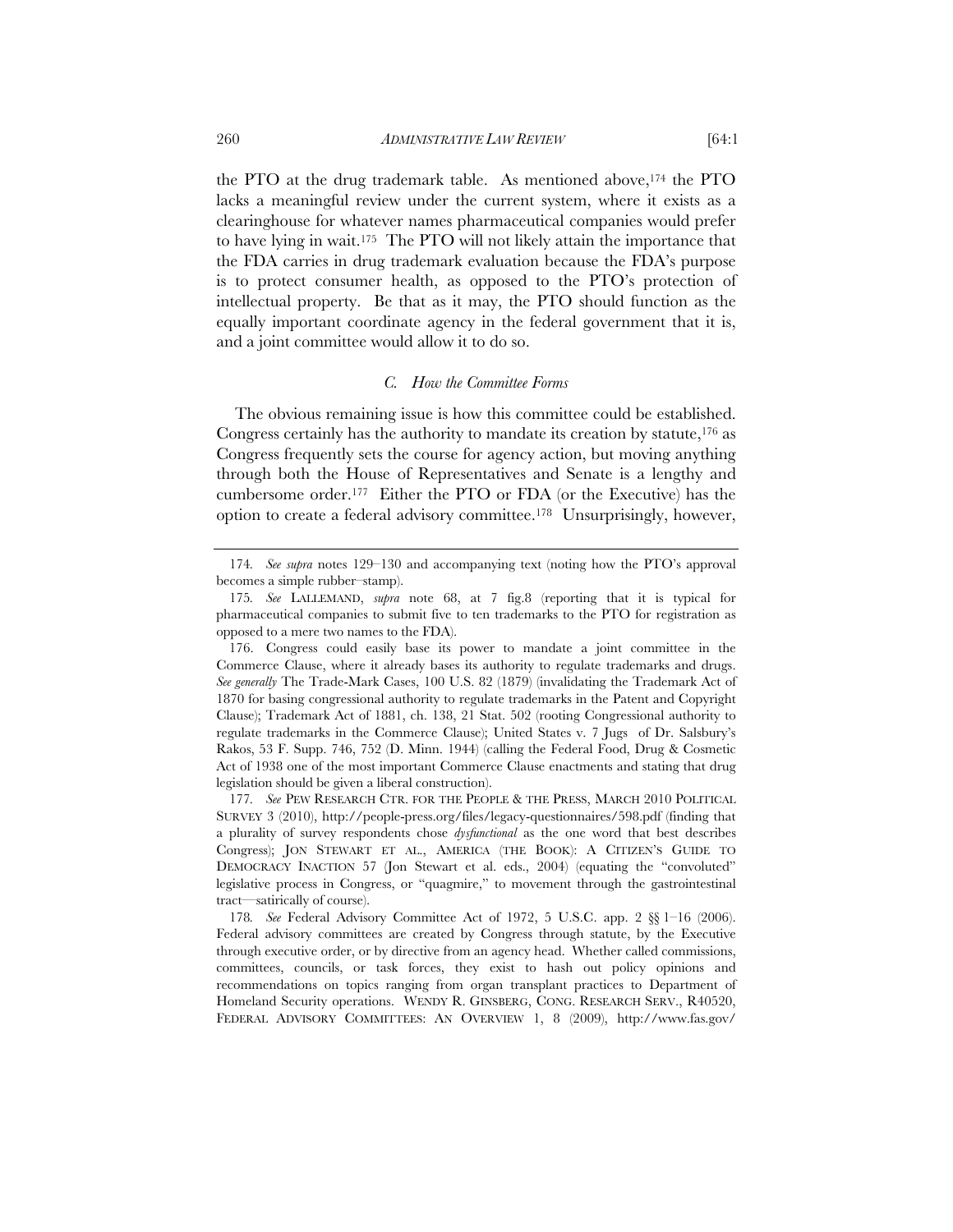advisory committees exist to advise agencies and do not have the ability to make binding decisions on an agency's behalf, rendering such an option less than ideal to address the dual-agency review issues.179

The FDA's latitude to regulate drug trademarks is considerably wide,<sup>180</sup> and the PTO's ability to structure its offices is also quite expansive.181 While the FDA could not conscript PTO personnel to participate on the committee, nor could PTO examiners invade the FDA's process, there is nothing preventing the FDA from politely inviting the PTO to participate and the PTO from accepting the invitation. Interagency collaboration is nothing new,182 and that is really what this committee would be—FDA and PTO personnel would collaborate in a way that gives depth to each side's review, yet still focus on what they know best.183 This committee would not reduce the substance or character of either agency's trademark review; rather, the committee would synchronize the review process.184 As long as that is the case, the creation of a joint committee at the agency level would

181*. See Patent Technology Centers Management*, U.S. PATENT & TRADEMARK OFFFICE, http://www.uspto.gov/web/patents/contacts/tcmgrs.htm (last visited Feb. 7, 2012) (listing over fifty-five patent review sections, organized into nine "technology centers" that are segregated by patent application type, thus showing the PTO's tremendous flexibility).

182*. See, e.g.*, Office of the Vice President, *Improving Regulatory Systems*, 34 JURIMETRICS J. 331, 338 n.7 (1994) (outlining numerous interagency collaborations between the National Institute of Standards and Technology and the Nuclear Regulatory Commission, Environmental Protection Agency, and FDA itself).

 183. It is important to be clear: neither agency would be telling the other what to do under this proposal. The goal should never be for the PTO's review to become more like the FDA's or vice-versa—they each perform an important and valuable function as it is.

184*. See supra* notes 131–136 and accompanying text (elaborating on the uncertainty caused by disparate timelines in the dual-agency review process).

sgp/crs/misc/R40520.pdf.

 <sup>179. 5</sup> U.S.C. app. 2 § 2(b)(6). An advisory committee would also run into other problems as a framework for the joint committee: committees are required by the Federal Advisory Committee Act to be temporary (two years unless an enabling statute specifies otherwise) and accessible to the public (confidentiality of new drug applications would be shot). *See* GINSBERG, *supra* note 178, at 10–11. Such a committee would, in practice, be similar to the original LNC.

<sup>180</sup>*. See* 21 U.S.C. § 352(a)–(n) (2006) (giving the FDA authority to regulate a drug's label, package form, information on the label, names, directions, warnings, containers, colors, and advertisements). The FDA's expansive authority on the subject is echoed by its ability to constantly refigure its trademark review apparatus within the Center for Drug Evaluation and Research (CDER), each incarnation garnering more exclusivity over the process. *See* Gentin, *supra* note 97, at 259 (explaining how the LNC's role expanded since its inception); Scheineson, *supra* note 99, at 2 (noting how the FDA evaluated proposed drug trade names through the Office of Post-Marketing Drug Risk Assessment, which was a part of CDER); Tepper, *supra* note 101, at 34 (observing CDER now has final responsibility for decisions on pharmaceutical trademarks); Clifford, *supra* note 11 (stating the evaluation of proposed drug names expanded when it was undertaken by CDER).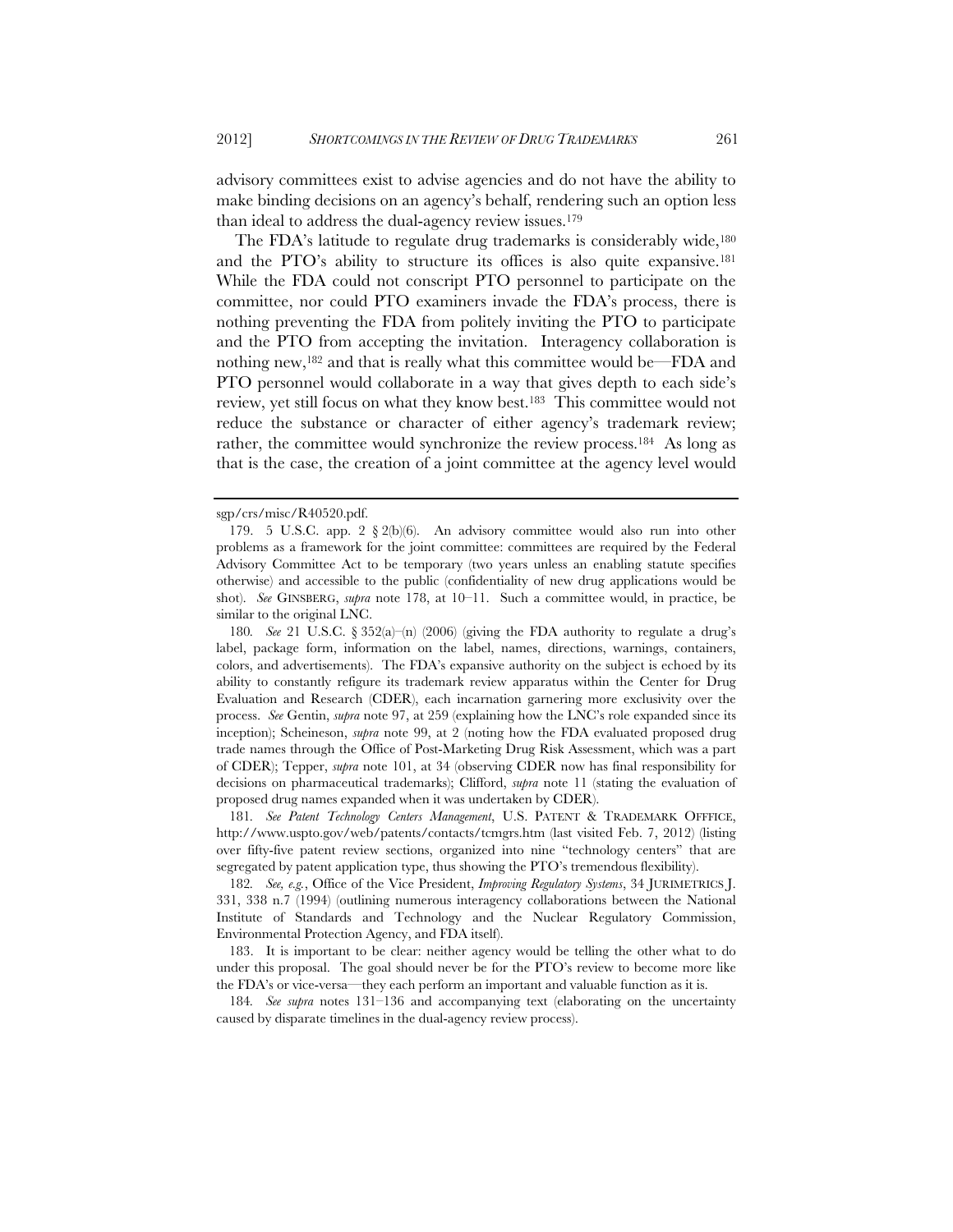be within the agency's administrative purview.

Since the FDA pursues the weightier mission (saving lives versus the PTO's saving of dollars) and conducts a more labor-intensive analysis in the dueling reviews of drug trademarks, it is unlikely that the PTO could initiate the creation of a joint committee. If the pilot program is permanently adopted, the FDA's process would be less laborious, but at least until that happens, the FDA would be in the appropriate position to invite the PTO's participation. It seems likely that the FDA could, rather painlessly, create a new review committee and vest in it the authoritative power it currently assigns to DMEPA with the inclusion of PTO personnel.185

The simplest method of including PTO personnel on a joint committee would be publishing a Memorandum of Understanding (MOU) in the *Federal Register*.186 In 1987, the FDA published an MOU giving notice that it had collaborated with the PTO to develop procedures where the FDA assists the PTO in determining a product's eligibility for patent term restoration.187 This particular MOU exhibits the agencies' ability to freely work together and even create a set of rules by which either can expect the other to operate. If the FDA and PTO could do it once, the simple notion is that they can do it again by "exchanging information" on pharmaceutical trademarks and establishing "review period determinations,"188 which are, after all, the crux of the synchronization that this Comment proposes.

#### **CONCLUSION**

There is too much money and safety at stake for independent dualagency review of pharmaceutical trademarks to continue in its current form. Both agencies have the legal authority to review trademarks under federal law. Both agencies therefore play a crucial role in the regulation of drugs. The administrative structure should enable them to provide their most meaningful, comprehensive evaluation and simultaneously provide an unencumbered and efficient process for industry stakeholders. The pilot

<sup>185</sup>*. Cf*. Boring & Doninger, *supra* note 96, at 115 (recommending, as chair of the LNC, that PTO personnel should be added to the LNC); Tepper, *supra* note 101, at 34 (chronicling the FDA's delegation of trademark review authority to DMEPA in 2009).

<sup>186</sup>*. E.g*., Memorandum of Understanding Between the Patent and Trademark Office and the Food and Drug Administration, 52 Fed. Reg. 17,830, 17,830 (May 12, 1987) ("The MOU establishes procedures whereby FDA assists PTO in determining a product's eligibility for patent term restoration . . . .").

<sup>187</sup>*. Id.* The Memorandum of Understanding also established procedures for exchanging information between the agencies regarding regulatory review period determinations, due diligence petitions, and informal FDA hearings. *Id.*

<sup>188</sup>*. Id.*